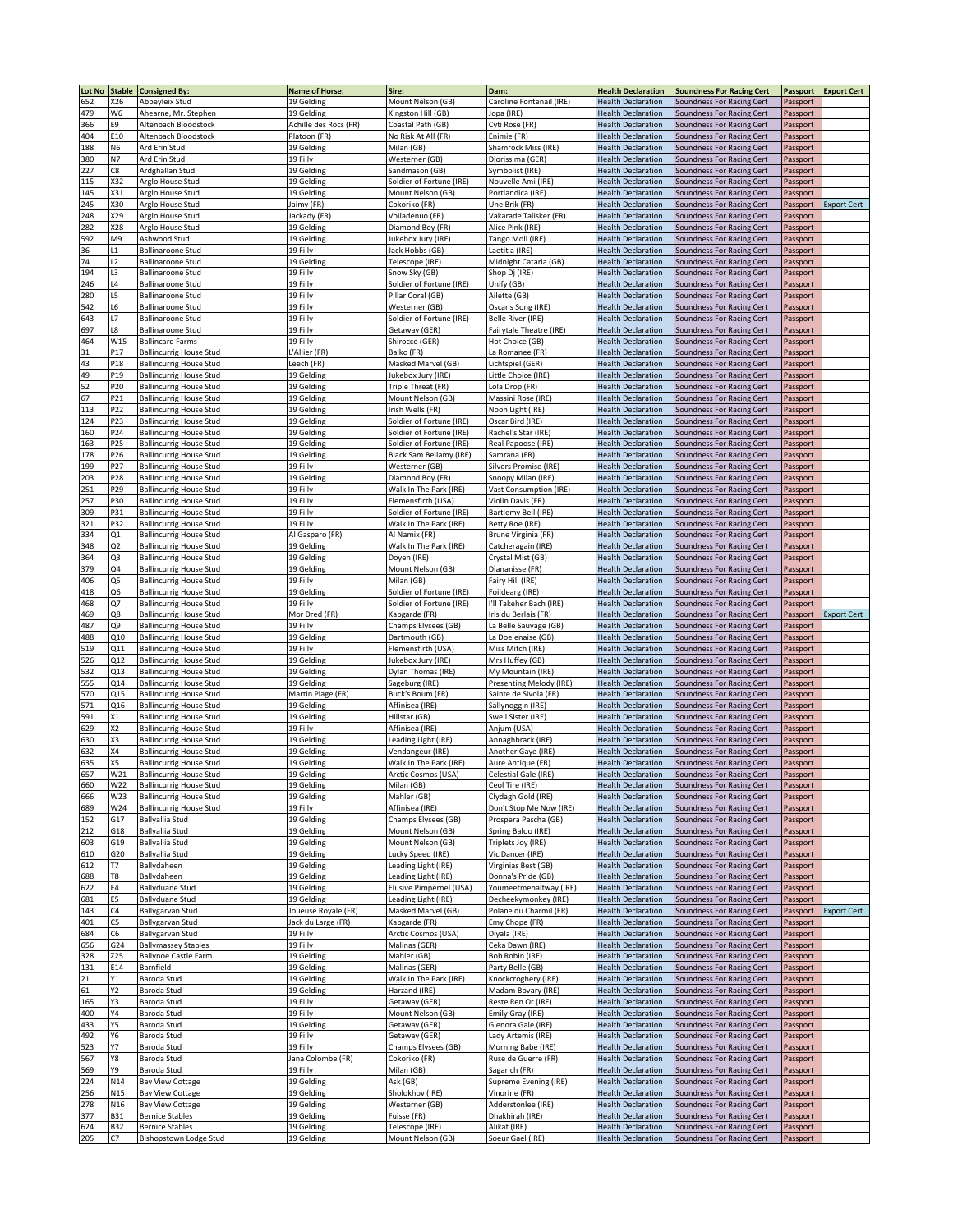|     | M28             | <b>Blackcastle Stud</b>            | 19 Gelding               | Hillstar (GB)            | Kay Tully (GB)                            | <b>Health Declaration</b>                              | Soundness For Racing Cert                              | Passport             |                    |
|-----|-----------------|------------------------------------|--------------------------|--------------------------|-------------------------------------------|--------------------------------------------------------|--------------------------------------------------------|----------------------|--------------------|
| 96  | L <sub>25</sub> | Boardsmill Stud                    | 19 Filly                 | Doyen (IRE)              | Mooneys Valley (IRE)                      | <b>Health Declaration</b>                              | Soundness For Racing Cert                              | Passport             |                    |
| 137 | L26             | Boardsmill Stud                    | 19 Gelding               | Mount Nelson (GB)        | Peratus (IRE)                             | <b>Health Declaration</b>                              | Soundness For Racing Cert                              | Passport             |                    |
| 225 | L <sub>27</sub> | <b>Boardsmill Stud</b>             | 19 Gelding               | Mount Nelson (GB)        | Surtee du Berlais (IRE)                   | <b>Health Declaration</b>                              | Soundness For Racing Cert                              | Passport             |                    |
| 493 | L28             | <b>Boardsmill Stud</b>             | 19 Gelding               | Califet (FR)             | Lady Denisa (GB)                          | <b>Health Declaration</b>                              | Soundness For Racing Cert                              | Passport             |                    |
| 494 | L <sub>29</sub> | Boardsmill Stud                    | 19 Gelding               | Mount Nelson (GB)        | Lady Kadina (IRE)                         | <b>Health Declaration</b>                              | Soundness For Racing Cert                              | Passport             |                    |
| 547 | L30             | <b>Boardsmill Stud</b>             | 19 Filly                 | Mount Nelson (GB)        | Park Ella (IRE)                           | <b>Health Declaration</b>                              | Soundness For Racing Cert                              | Passport             |                    |
| 552 | L31             | Boardsmill Stud                    | 19 Gelding               | Court Cave (IRE)         | Poppy Come Running (IRE)                  | <b>Health Declaration</b>                              | Soundness For Racing Cert                              | Passport             |                    |
|     | L32             |                                    | 19 Filly                 |                          | Benny's Fagartha (IRE)                    | <b>Health Declaration</b>                              | Soundness For Racing Cert                              |                      |                    |
| 645 |                 | Boardsmill Stud                    |                          | Doyen (IRE)              |                                           |                                                        |                                                        | Passport             |                    |
| 505 | V21             | <b>Borris House</b>                | 19 Gelding               | Mahler (GB)              | Lough Ennell (IRE)                        | <b>Health Declaration</b>                              | Soundness For Racing Cert                              | Passport             |                    |
| 528 | V20             | <b>Borris House</b>                | 19 Filly                 | Jukebox Jury (IRE)       | Muy Bonita (IRE)                          | <b>Health Declaration</b>                              | Soundness For Racing Cert                              | Passport             |                    |
| 20  | K11             | <b>Brandonview Stud</b>            | 19 Gelding               | Mount Nelson (GB)        | Kizmehoney (IRE)                          | <b>Health Declaration</b>                              | Soundness For Racing Cert                              | Passport             |                    |
| 76  | K12             | <b>Brandonview Stud</b>            | 19 Gelding               | Diamond Boy (FR)         | Milan Dee (IRE)                           | <b>Health Declaration</b>                              | Soundness For Racing Cert                              | Passport             |                    |
| 164 | K13             | <b>Brandonview Stud</b>            | 19 Gelding               | Soldier of Fortune (IRE) | Reine d'Or (IRE)                          | <b>Health Declaration</b>                              | Soundness For Racing Cert                              | Passport             |                    |
| 274 | K14             | <b>Brandonview Stud</b>            | 19 Gelding               | Westerner (GB)           | A Tipp For Rosie (IRE)                    | <b>Health Declaration</b>                              | Soundness For Racing Cert                              | Passport             |                    |
| 545 | K15             | <b>Brandonview Stud</b>            | 19 Filly                 | Mount Nelson (GB)        | Pale Face (IRE)                           | <b>Health Declaration</b>                              | Soundness For Racing Cert                              | Passport             |                    |
| 663 | K16             | <b>Brandonview Stud</b>            | 19 Gelding               | Sea Moon (GB)            | Chika Boom (IRE)                          | <b>Health Declaration</b>                              | Soundness For Racing Cert                              | Passport             |                    |
| 51  | J4              | Brook Lodge Farm                   | Vaureal (FR)             | Kapgarde (FR)            | oin de Moi (FR).                          | <b>Health Declaration</b>                              | Soundness For Racing Cert                              | Passport             | <b>Export Cert</b> |
| 150 | J5              | Brook Lodge Farm                   | Jackstell (FR)           | No Risk At All (FR)      | Prestelle (FR)                            | <b>Health Declaration</b>                              | Soundness For Racing Cert                              | Passport             | <b>Export Cert</b> |
| 305 | J6              | Brook Lodge Farm                   | 19 Filly                 | Ol' Man River (IRE)      | Avenging Angel (IRE)                      | <b>Health Declaration</b>                              | Soundness For Racing Cert                              | Passport             |                    |
| 320 | J7              | Brook Lodge Farm                   | 19 Gelding               | Sholokhov (IRE)          | Bestwork d'Olivate (FR)                   | <b>Health Declaration</b>                              | Soundness For Racing Cert                              | Passport             |                    |
| 398 | 18              | Brook Lodge Farm                   | 19 Filly                 | Authorized (IRE)         | Elna d'Airy (FR)                          | <b>Health Declaration</b>                              | Soundness For Racing Cert                              | Passport             | <b>Export Cert</b> |
| 14  | E25             | <b>Brown Island Stables</b>        | Cinque Terre (FR)        | Coastal Path (GB)        | Khaylama (IRE)                            | <b>Health Declaration</b>                              | Soundness For Racing Cert                              | Passport             |                    |
| 27  | E26             | <b>Brown Island Stables</b>        | Saint de Gane (FR)       | Saint des Saints (FR)    | La Champmesle (FR)                        | <b>Health Declaration</b>                              | Soundness For Racing Cert                              | Passport             |                    |
| 155 |                 |                                    |                          |                          |                                           |                                                        |                                                        |                      |                    |
|     | E27             | <b>Brown Island Stables</b>        | Jalna d'Oudairies (FR)   | Kapgarde (FR)            | Quecy de Chadzeau (FR)                    | <b>Health Declaration</b>                              | Soundness For Racing Cert                              | Passport             |                    |
| 204 | E28             | <b>Brown Island Stables</b>        | Judoca de Thaix (FR)     | Castle du Berlais (FR)   | Soca de Thaix (FR)                        | <b>Health Declaration</b>                              | Soundness For Racing Cert                              | Passport             |                    |
| 240 | E29             | <b>Brown Island Stables</b>        | Jalon d'Oudairies (FR)   | No Risk At All (FR)      | Ukalee (FR)                               | <b>Health Declaration</b>                              | Soundness For Racing Cert                              | Passport             |                    |
| 242 | E30             | <b>Brown Island Stables</b>        | Jhentong Enki (FR)       | Buck's Boum (FR)         | Ulster Noire (FR)                         | <b>Health Declaration</b>                              | Soundness For Racing Cert                              | Passport             |                    |
| 279 | E31             | <b>Brown Island Stables</b>        | Joyeux Mans (FR)         | Cokoriko (FR)            | Adhiana Mans (FR)                         | <b>Health Declaration</b>                              | Soundness For Racing Cert                              | Passport             |                    |
| 297 | E32             | <b>Brown Island Stables</b>        | 19 Gelding               | Blue Bresil (FR)         | Araucaria (IRE)                           | <b>Health Declaration</b>                              | Soundness For Racing Cert                              | Passport             |                    |
| 367 | F1              | <b>Brown Island Stables</b>        | 19 Gelding               | Milan (GB)               | Dahara (FR)                               | <b>Health Declaration</b>                              | Soundness For Racing Cert                              | Passport             |                    |
| 375 | F <sub>2</sub>  | <b>Brown Island Stables</b>        | Jordann (FR)             | Masked Marvel (GB)       | Demey (FR)                                | <b>Health Declaration</b>                              | Soundness For Racing Cert                              | Passport             |                    |
| 445 | F3              | <b>Brown Island Stables</b>        | 19 Filly                 | <b>Blue Bresil (FR)</b>  | Grainne Ni Maille (GB)                    | <b>Health Declaration</b>                              | Soundness For Racing Cert                              | Passport             |                    |
| 556 | F4              | <b>Brown Island Stables</b>        | 19 Gelding               | Kamsin (GER)             | Princesse Pauline (FR)                    | <b>Health Declaration</b>                              | Soundness For Racing Cert                              | Passport             |                    |
| 574 | F5              | <b>Brown Island Stables</b>        | Jisco du Brem (FR)       | Spanish Moon (USA)       | Schtrounpfette (FR)                       | Health Declaration                                     | Soundness For Racing Cert                              | Passport             |                    |
| 42  | T27             | <b>Burgage Stud</b>                | Sun Art (FR)             | Masked Marvel (GB)       | Lexus du Charmil (FR)                     | <b>Health Declaration</b>                              | <b>Soundness For Racing Cert</b>                       | Passport             |                    |
| 133 | T28             | <b>Burgage Stud</b>                | Saint Vic (FR)           | Kamsin (GER)             | Passionnante (FR)                         | <b>Health Declaration</b>                              | Soundness For Racing Cert                              | Passport             | <b>Export Cert</b> |
| 316 | T29             | <b>Burgage Stud</b>                | 19 Gelding               | Jukebox Jury (IRE)       | Belle Again (IRE)                         | <b>Health Declaration</b>                              | Soundness For Racing Cert                              | Passport             |                    |
| 535 | T30             |                                    | 19 Gelding               | Jukebox Jury (IRE)       | Ned's Joy (IRE)                           | <b>Health Declaration</b>                              | Soundness For Racing Cert                              |                      |                    |
|     | T31             | <b>Burgage Stud</b>                |                          |                          | Sarah Ann (IRE)                           |                                                        |                                                        | Passport             |                    |
| 573 |                 | <b>Burgage Stud</b>                | 19 Gelding               | Vadamos (FR)             |                                           | <b>Health Declaration</b>                              | Soundness For Racing Cert                              | Passport             |                    |
| 593 | T32             | <b>Burgage Stud</b>                | 19 Gelding               | lukebox Jury (IRE)       | Terme Cay (USA)                           | <b>Health Declaration</b>                              | Soundness For Racing Cert                              | Passport             |                    |
| 341 | Z24             | <b>Busher Bloodstock</b>           | Blue Reed (FR)           | Brave Mansonnien (FR)    | Carambole (FR)                            | <b>Health Declaration</b>                              | Soundness For Racing Cert                              | Passport             |                    |
| 625 | Y27             | <b>Butlersgrove Stud</b>           | 19 Filly                 | Diamond Boy (FR)         | All Notoriety (IRE)                       | <b>Health Declaration</b>                              | Soundness For Racing Cert                              | Passport             |                    |
| 69  | Y29             | Calluna House Stud                 | 19 Gelding               | Notnowcato (GB)          | Matinee Time (IRE)                        | <b>Health Declaration</b>                              | Soundness For Racing Cert                              | Passport             |                    |
| 541 | Y28             | Calluna House Stud                 | 19 Gelding               | Getaway (GER)            | Onewayoranother (IRE)                     | <b>Health Declaration</b>                              | Soundness For Racing Cert                              | Passport             |                    |
| 495 | X24             | Carheenlea                         | 19 Filly                 | Flemensfirth (USA)       | Lady Petit (IRE)                          | <b>Health Declaration</b>                              | Soundness For Racing Cert                              | Passport             |                    |
| 559 | X23             | Carheenlea                         | 19 Gelding               | Getaway (GER)            | Queen of Joy (IRE)                        | <b>Health Declaration</b>                              | Soundness For Racing Cert                              | Passport             |                    |
| 572 | X22             | Carheenlea                         | 19 Gelding               | Irish Wells (FR)         | Saloon Rum (GER)                          | <b>Health Declaration</b>                              | Soundness For Racing Cert                              | Passport             |                    |
| 604 | X21             | Carheenlea                         | 19 Gelding               | Lucky Speed (IRE)        | Tropical Ocean (IRE)                      | <b>Health Declaration</b>                              | Soundness For Racing Cert                              | Passport             |                    |
|     |                 |                                    |                          |                          |                                           |                                                        |                                                        |                      |                    |
| 427 | 525             | Caroreigh Farm                     | 19 Gelding               | Champs Elysees (GB)      | Geek Chic (IRE)                           | <b>Health Declaration</b>                              | Soundness For Racing Cert                              | Passport             |                    |
|     |                 |                                    |                          |                          |                                           |                                                        |                                                        |                      |                    |
| 626 | X25             | Carrigerry Farm                    | 19 Gelding               | Ocovango (GB)            | Allthequeenshorses (IRE)                  | <b>Health Declaration</b>                              | Soundness For Racing Cert                              | Passport             |                    |
| 371 | Q25             | Castleboy Farm                     | Takt de Touques (FR)     | Walzertakt (GER)         | Dans Tes Reves (FR)                       | <b>Health Declaration</b>                              | Soundness For Racing Cert                              | Passport             |                    |
| 548 | Q24             | Castleboy Farm                     | 19 Gelding               | Diamond Boy (FR)         | Peace And The City (FR)                   | <b>Health Declaration</b>                              | Soundness For Racing Cert                              | Passport             |                    |
| 17  | M30             | Castletown Quarry Stud             | 19 Gelding               | Mount Nelson (GB)        | Killotteran (IRE)                         | <b>Health Declaration</b>                              | Soundness For Racing Cert                              | Passport             |                    |
| 91  | M31             | Castletown Quarry Stud             | 19 Gelding               | lukebox Jury (IRE)       | Molly Duffy (IRE)                         | <b>Health Declaration</b>                              | Soundness For Racing Cert                              | Passport             |                    |
| 340 | M32             | Castletown Quarry Stud             | 19 Gelding               | Flemensfirth (USA)       | Call Again (IRE)                          | <b>Health Declaration</b>                              | Soundness For Racing Cert                              | Passport             |                    |
|     | <b>B17</b>      | Clenagh Castle Stud                | C'Est Ta Chance (FR)     | Elm Park (GB)            | Kadiana (IRE)                             | <b>Health Declaration</b>                              | Soundness For Racing Cert                              | Passport             |                    |
| 323 | <b>B18</b>      | Clenagh Castle Stud                | 19 Gelding               | Diamond Boy (FR)         | Bigzam d'Or (FR)                          | <b>Health Declaration</b>                              | Soundness For Racing Cert                              | Passport             |                    |
| 536 | <b>B19</b>      | Clenagh Castle Stud                | 19 Gelding               | Workforce (GB)           | Vickel (IRE)                              | <b>Health Declaration</b>                              | Soundness For Racing Cert                              | Passport             |                    |
| 66  | G3              | Clifton Farm                       | 19 Gelding               | Mount Nelson (GB)        | Martinstown Queen (IRE)                   | <b>Health Declaration</b>                              | Soundness For Racing Cert                              | Passport             |                    |
| 92  | G4              | Clifton Farm                       | 19 Gelding               | Soldier of Fortune (IRE) | Molly's Affair (IRE)                      | <b>Health Declaration</b>                              | Soundness For Racing Cert                              | Passport             |                    |
| 94  | G5              | Clifton Farm                       | Jus de Raisin (FR)       | Coastal Path (GB)        | Montre En Main (FR)                       | <b>Health Declaration</b>                              | Soundness For Racing Cert                              | Passport             |                    |
| 107 | G6              | Clifton Farm                       | Net Boy (FR)             | Robin du Nord (FR)       | Netova (FR)                               | <b>Health Declaration</b>                              | Soundness For Racing Cert                              | Passport             |                    |
| 217 | G7              | Clifton Farm                       | Jasmin des Blins (FR)    | Racinger (FR)            | Steely Dancer (FR)                        | <b>Health Declaration</b>                              | Soundness For Racing Cert                              | Passport             |                    |
| 219 | G8              | Clifton Farm                       | 19 Gelding               | Lucky Speed (IRE)        | Strange Bird (IRE)                        | <b>Health Declaration</b>                              | Soundness For Racing Cert                              | Passport             |                    |
| 243 | G9              | Clifton Farm                       | 19 Gelding               | Muhtathir (GB)           | Ultratlantique (FR)                       | <b>Health Declaration</b>                              | Soundness For Racing Cert                              | Passport             |                    |
| 255 | G10             | Clifton Farm                       | 19 Gelding               | Kap Rock (FR)            | Vicki (FR)                                | <b>Health Declaration</b>                              | Soundness For Racing Cert                              | Passport             |                    |
| 261 | G11             | Clifton Farm                       | Wal Buck's (FR)          | Buck's Boum (FR)         | Walsamelle (FR)                           | <b>Health Declaration</b>                              | Soundness For Racing Cert                              | Passport             |                    |
| 269 | G12             | Clifton Farm                       | 19 Gelding               | Saint des Saints (FR)    | Yellow Ball (FR)                          | <b>Health Declaration</b>                              | Soundness For Racing Cert                              | Passport             |                    |
| 272 | G13             | Clifton Farm                       | Jungle Wood (FR)         | Cokoriko (FR)            | A Dormir Debout (FR)                      | <b>Health Declaration</b>                              | Soundness For Racing Cert                              | Passport             |                    |
| 330 | G14             | Clifton Farm                       | 19 Gelding               | Yorgunnabelucky (USA)    | Bonsai (IRE)                              | <b>Health Declaration</b>                              | Soundness For Racing Cert                              | Passport             |                    |
| 360 | G15             | Clifton Farm                       | 19 Gelding               | Soldier of Fortune (IRE) | Cordowna (IRE)                            | <b>Health Declaration</b>                              | Soundness For Racing Cert                              | Passport             |                    |
|     |                 | Clifton Farm                       |                          |                          | Farewellatmidnight (GB)                   | <b>Health Declaration</b>                              |                                                        |                      |                    |
| 408 | G16<br>E7       |                                    | 19 Gelding               | Passing Glance (GB)      |                                           |                                                        | Soundness For Racing Cert                              | Passport             |                    |
| 416 |                 | Clock Tower Stud                   | 19 Filly                 | Soldier of Fortune (IRE) | Flirthing Around (IRE)                    | <b>Health Declaration</b>                              | Soundness For Racing Cert                              | Passport             |                    |
| 460 | E8              | Clock Tower Stud                   | 19 Gelding               | Mount Nelson (GB)        | <b>High Princess (FR)</b>                 | <b>Health Declaration</b>                              | Soundness For Racing Cert                              | Passport             |                    |
| 540 | 115             | Clonaltra Stables                  | 19 Gelding               | Walk In The Park (IRE)   | One Cool Dame (IRE)                       | <b>Health Declaration</b>                              | Soundness For Racing Cert                              | Passport             |                    |
| 588 | 116             | Clonaltra Stables                  | 19 Gelding               | Harzand (IRE)            | Sunwake (GER)                             | <b>Health Declaration</b>                              | Soundness For Racing Cert                              | Passport             |                    |
| 63  | T17             | Clonmult Farm                      | 19 Filly                 | Doyen (IRE)              | Manhattan Babe (IRE)                      | <b>Health Declaration</b>                              | Soundness For Racing Cert                              | Passport             |                    |
| 211 | T18             | Clonmult Farm                      | 19 Gelding               | Blue Bresil (FR)         | Spendajennie (IRE)                        | <b>Health Declaration</b>                              | Soundness For Racing Cert                              | Passport             |                    |
| 378 | T19             | Clonmult Farm                      | 19 Gelding               | Shirocco (GER)           | Diamond Gesture (IRE)                     | <b>Health Declaration</b>                              | Soundness For Racing Cert                              | Passport             |                    |
| 443 | T20             | Clonmult Farm                      | 19 Gelding               | Mount Nelson (GB)        | Goodthynemilan (IRE)                      | <b>Health Declaration</b>                              | Soundness For Racing Cert                              | Passport             |                    |
| 499 | T21             | Clonmult Farm                      | 19 Gelding               | Ask (GB)                 | Latest Instalment (IRE)                   | <b>Health Declaration</b>                              | Soundness For Racing Cert                              | Passport             |                    |
| 560 | T22             | Clonmult Farm                      | 19 Gelding               | Sholokhov (IRE)          | Queen of Queens (IRE)                     | <b>Health Declaration</b>                              | Soundness For Racing Cert                              | Passport             |                    |
| 32  | Y19             | Clonsast Stud                      | 19 Gelding               | Soldier of Fortune (IRE) | Lady Azamour (IRE)                        | <b>Health Declaration</b>                              | Soundness For Racing Cert                              | Passport             |                    |
| 162 | Y18             | Clonsast Stud                      | 19 Filly                 | Mount Nelson (GB)        | Rapid Replay (IRE)                        | <b>Health Declaration</b>                              | Soundness For Racing Cert                              | Passport             |                    |
| 410 | Y17             | Clonsast Stud                      | 19 Gelding               | Mount Nelson (GB)        | Fedoria (IRE)                             | <b>Health Declaration</b>                              | Soundness For Racing Cert                              | Passport             |                    |
| 142 | Х6              | Coolcormack Stud                   | 19 Gelding               | Walk In The Park (IRE)   | Pokerhuntress (IRE)                       | <b>Health Declaration</b>                              | Soundness For Racing Cert                              | Passport             |                    |
| 267 | Z2              | Coole Park Stables                 | 19 Gelding               | Soldier of Fortune (IRE) | Wild Rhubarb (GB)                         | <b>Health Declaration</b>                              | Soundness For Racing Cert                              | Passport             |                    |
| 511 | Z1              | Coole Park Stables                 | 19 Gelding               | Telescope (IRE)          | Midnight Jazz (GB)                        | <b>Health Declaration</b>                              | Soundness For Racing Cert                              | Passport             |                    |
| 332 | Z6              | Coolmara Stables                   | 19 Filly                 | Walk In The Park (IRE)   | Boston du Berlais (FR)                    | <b>Health Declaration</b>                              | Soundness For Racing Cert                              | Passport             |                    |
|     |                 |                                    |                          | Conduit (IRE)            |                                           |                                                        |                                                        |                      |                    |
| 602 | H24<br>T24      | Cosgrave, Mr. Liam<br>Crillea Farm | 19 Gelding<br>19 Gelding | Leading Light (IRE)      | Tricky Present (IRE)<br>Joan's Girl (IRE) | <b>Health Declaration</b><br><b>Health Declaration</b> | Soundness For Racing Cert<br>Soundness For Racing Cert | Passport<br>Passport |                    |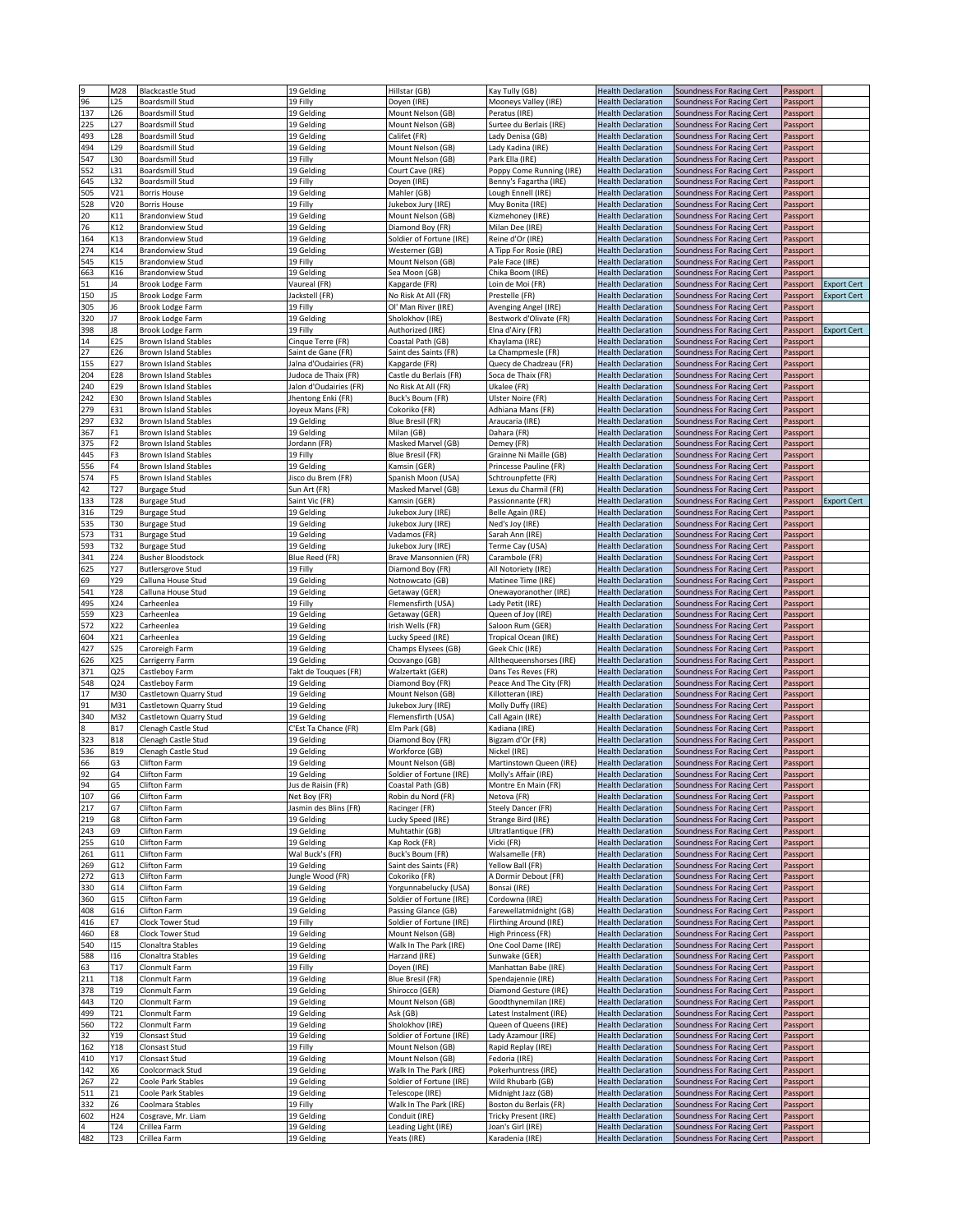| 384 | Z21             | Croase Stud                 | 19 Gelding            | Mahler (GB)              | Don't Rule Me Out (IRE)       | <b>Health Declaration</b> | Soundness For Racing Cert | Passport |                    |
|-----|-----------------|-----------------------------|-----------------------|--------------------------|-------------------------------|---------------------------|---------------------------|----------|--------------------|
| 432 | T <sub>25</sub> | Crohane Stud                | 19 Filly              | Flemensfirth (USA)       | Glen Countess (IRE)           | <b>Health Declaration</b> | Soundness For Racing Cert | Passport |                    |
| 673 | <b>B23</b>      | Curragh Farm Stables        | 19 Gelding            | Youmzain (IRE)           | <b>County Champions (IRE)</b> | <b>Health Declaration</b> | Soundness For Racing Cert | Passport |                    |
| 699 | <b>B24</b>      | Curragh Farm Stables        | 19 Gelding            | Shirocco (GER)           | Flaming Poncho (IRE)          | <b>Health Declaration</b> | Soundness For Racing Cert | Passport |                    |
| 439 | Н9              | Curran, Mr. Stephen         | 19 Gelding            | Shirocco (GER)           | Golden Pockets (IRE)          | <b>Health Declaration</b> | Soundness For Racing Cert | Passport |                    |
| 546 | K23             | Dane's Well                 | 19 Gelding            | Califet (FR)             | Palm Sur (IRE)                | <b>Health Declaration</b> | Soundness For Racing Cert | Passport |                    |
| 529 | K25             | Dunnamaggin Bloodstock      | 19 Filly              | Jukebox Jury (IRE)       | Mwangaza (FR)                 | <b>Health Declaration</b> | Soundness For Racing Cert | Passport |                    |
| 650 | T11             | Eli Creek House             | 19 Gelding            | Mahler (GB)              | Brazen Head (IRE)             | <b>Health Declaration</b> | Soundness For Racing Cert | Passport |                    |
| 513 | 14              | <b>Ennel Bloodstock</b>     | 19 Gelding            | Mahler (GB)              |                               | <b>Health Declaration</b> | Soundness For Racing Cert |          |                    |
|     |                 |                             |                       |                          | Mighty Oake (IRE)             |                           |                           | Passport |                    |
| 12  | M11             | Evergreen Stud              | 19 Gelding            | Doyen (IRE)              | Kenzie (IRE)                  | <b>Health Declaration</b> | Soundness For Racing Cert | Passport |                    |
| 46  | M12             | Evergreen Stud              | 19 Filly              | Westerner (GB)           | Liscannor (IRE)               | <b>Health Declaration</b> | Soundness For Racing Cert | Passport |                    |
| 90  | M13             | Evergreen Stud              | Catango (FR)          | Gentlewave (IRE)         | Miterne (FR)                  | <b>Health Declaration</b> | Soundness For Racing Cert | Passport | <b>Export Cert</b> |
| 129 | M14             | Evergreen Stud              | By The Riverside (FR) | Gemix (FR)               | Over The Sea (FR)             | <b>Health Declaration</b> | Soundness For Racing Cert | Passport |                    |
| 249 | M15             | Evergreen Stud              | Valgrand (FR)         | Bathyrhon (GER)          | Valaway (FR)                  | <b>Health Declaration</b> | Soundness For Racing Cert | Passport | <b>Export Cert</b> |
| 254 | M16             | Evergreen Stud              | Version Best (FR)     | Martaline (GB)           | Version Originale (FR)        | <b>Health Declaration</b> | Soundness For Racing Cert | Passport |                    |
| 95  | Y16             | F & H Bloodstock            | 19 Gelding            | Westerner (GB)           | Moon Light Shadow (GB)        | <b>Health Declaration</b> | Soundness For Racing Cert | Passport |                    |
| 213 | Y15             | F & H Bloodstock            | 19 Filly              | Milan (GB)               | St Gregory (IRE)              | <b>Health Declaration</b> | Soundness For Racing Cert | Passport |                    |
| 388 | Y14             | F & H Bloodstock            | 19 Gelding            | Leading Light (IRE)      | Dushion (IRE)                 | <b>Health Declaration</b> | Soundness For Racing Cert | Passport |                    |
| 514 | Y13             | F & H Bloodstock            | 19 Gelding            | Valirann (FR)            | Mighty Star (IRE)             | <b>Health Declaration</b> | Soundness For Racing Cert | Passport |                    |
| 595 | Y12             | F & H Bloodstock            | 19 Gelding            | Pillar Coral (GB)        | The Central Lady (IRE)        | <b>Health Declaration</b> | Soundness For Racing Cert | Passport |                    |
|     |                 |                             |                       |                          |                               |                           |                           |          |                    |
| 661 | A11             | Forrest Lodge Stud          | 19 Gelding            | Notnowcato (GB)          | Cercle des Amis (FR)          | <b>Health Declaration</b> | Soundness For Racing Cert | Passport |                    |
| 708 | A12             | Forrest Lodge Stud          | 19 Gelding            | Doyen (IRE)              | Gorgeous Kate (IRE)           | <b>Health Declaration</b> | Soundness For Racing Cert | Passport |                    |
| 561 | Z20             | Fortune & O'Connor, Messrs. | 19 Gelding            | Malinas (GER)            | Queen of Questions (IRE)      | <b>Health Declaration</b> | Soundness For Racing Cert | Passport |                    |
| 687 | H <sub>23</sub> | <b>Fortview Stables</b>     | 19 Gelding            | Califet (FR)             | Doneraile Milan (IRE)         | <b>Health Declaration</b> | Soundness For Racing Cert | Passport |                    |
| 700 | N22             | Gahan, Mr. James            | 19 Gelding            | El Salvador (IRE)        | Follow Mama (IRE)             | <b>Health Declaration</b> | Soundness For Racing Cert | Passport |                    |
| 53  | E17             | Galbertstown Stables        | 19 Filly              | Diamond Boy (FR)         | Longhouse Presents (GB)       | <b>Health Declaration</b> | Soundness For Racing Cert | Passport |                    |
| 132 | E18             | Galbertstown Stables        | 19 Gelding            | Buck's Boum (FR)         | Passion Francaise (FR)        | <b>Health Declaration</b> | Soundness For Racing Cert | Passport |                    |
| 144 | E19             | Galbertstown Stables        | 19 Gelding            | Authorized (IRE)         | Polysheba (FR)                | <b>Health Declaration</b> | Soundness For Racing Cert | Passport |                    |
| 192 | E20             | Galbertstown Stables        | 19 Gelding            | Milan (GB)               | Shees A Dante (IRE)           | <b>Health Declaration</b> | Soundness For Racing Cert | Passport |                    |
|     |                 |                             |                       |                          |                               |                           |                           |          |                    |
| 195 | E21             | Galbertstown Stables        | 19 Gelding            | Westerner (GB)           | Shuil Milan (IRE)             | <b>Health Declaration</b> | Soundness For Racing Cert | Passport |                    |
| 209 | E22             | Galbertstown Stables        | Supreme Ruler (FR)    | Doctor Dino (FR)         | Sovereign Lady (FR)           | <b>Health Declaration</b> | Soundness For Racing Cert | Passport |                    |
| 317 | E23             | Galbertstown Stables        | 19 Gelding            | Jukebox Jury (IRE        | Belle Fortune (IRE)           | <b>Health Declaration</b> | Soundness For Racing Cert | Passport |                    |
| 467 | E24             | Galbertstown Stables        | 19 Filly              | Champs Elysees (GB)      | Hurricane Bleue (IRE)         | <b>Health Declaration</b> | Soundness For Racing Cert | Passport |                    |
| 498 | F10             | Galbertstown Stables        | 19 Filly              | Milan (GB)               | Last Century (IRE)            | <b>Health Declaration</b> | Soundness For Racing Cert | Passport |                    |
| 566 | F11             | Galbertstown Stables        | 19 Gelding            | Sandmason (GB)           | Rosies Rocket (IRE)           | <b>Health Declaration</b> | Soundness For Racing Cert | Passport |                    |
| 568 | F12             | Galbertstown Stables        | lewel of Windsor (FR) | It's Gino (GER)          | Sacree Mome (FR)              | <b>Health Declaration</b> | Soundness For Racing Cert | Passport |                    |
| 575 | F13             | Galbertstown Stables        | 19 Gelding            | Westerner (GB)           | Scotias Glen (IRE)            | <b>Health Declaration</b> | Soundness For Racing Cert | Passport |                    |
|     |                 |                             |                       |                          |                               |                           |                           |          |                    |
| 596 | F14             | Galbertstown Stables        | 19 Gelding            | Shantou (USA)            | Theatre Sunset (IRE)          | <b>Health Declaration</b> | Soundness For Racing Cert | Passport |                    |
| 597 | F15             | Galbertstown Stables        | 19 Gelding            | Ocovango (GB)            | Thisthatandbaden (IRE)        | <b>Health Declaration</b> | Soundness For Racing Cert | Passport |                    |
| 690 | F16             | Galbertstown Stables        | 19 Filly              | Black Sam Bellamy (IRE)  | Dont Tell Val (GB)            | <b>Health Declaration</b> | Soundness For Racing Cert | Passport |                    |
| 501 | Z27             | Garryrichard Stud           | 19 Gelding            | Hillstar (GB)            | Leena Rose (IRE)              | <b>Health Declaration</b> | Soundness For Racing Cert | Passport |                    |
| 703 | Z26             | Garryrichard Stud           | 19 Filly              | Hillstar (GB)            | Glenair Lucy (IRE)            | <b>Health Declaration</b> | Soundness For Racing Cert | Passport |                    |
| 247 | Z23             | Geara Stables               | 19 Gelding            | Shirocco (GER)           | Ussee (FR)                    | <b>Health Declaration</b> | Soundness For Racing Cert | Passport |                    |
| 670 | Z22             | Geara Stables               | 19 Gelding            | Sholokhov (IRE)          | Cooldaniel (IRE)              | <b>Health Declaration</b> | Soundness For Racing Cert | Passport |                    |
| 258 | E1              | Gibberpatrick Stud          | Vicomte Le Brave (FR) | Brave Mansonnien (FR)    | Virgata (FR)                  | <b>Health Declaration</b> | Soundness For Racing Cert | Passport |                    |
| 402 | E2              | Gibberpatrick Stud          | 19 Filly              | Shantou (USA)            | En Vedette (FR)               | <b>Health Declaration</b> | Soundness For Racing Cert | Passport |                    |
| 695 | E3              |                             | 19 Filly              | Elusive Pimpernel (USA)  |                               |                           |                           |          |                    |
|     |                 | Gibberpatrick Stud          |                       |                          | Emma Ami (IRE)                | <b>Health Declaration</b> | Soundness For Racing Cert | Passport |                    |
| 117 | 07              | Glacken View                | le Danse (FR)         | No Risk At All (FR)      | Nutellas (FR)                 | <b>Health Declaration</b> | Soundness For Racing Cert | Passport |                    |
| 336 | O8              | Glacken View                | Kap Boy (FR)          | Kapgarde (FR)            | Bumble (FR)                   | <b>Health Declaration</b> | Soundness For Racing Cert | Passport |                    |
|     | R1              | Glen Stables                | 19 Gelding            | Milan (GB)               | Jeanquiri (FR)                | <b>Health Declaration</b> | Soundness For Racing Cert | Passport |                    |
|     | R <sub>2</sub>  | Glen Stables                | oly Karamel (FR)      | No Risk At All (FR)      | Joly Kamelia (FR)             | <b>Health Declaration</b> | Soundness For Racing Cert | Passport |                    |
| 47  | R3              | Glen Stables                | 19 Gelding            | Soldier of Fortune (IRE) | Liss Ui Riain (IRE)           | <b>Health Declaration</b> | Soundness For Racing Cert | Passport |                    |
| 154 | R4              | Glen Stables                | Jasmin de Vaux (FR)   | Tirwanako (FR)           | Que du Charmil (FR)           | <b>Health Declaration</b> | Soundness For Racing Cert | Passport |                    |
| 156 | R <sub>5</sub>  | Glen Stables                | 19 Gelding            | Doyen (IRE)              | Queen Alpha (IRE)             | <b>Health Declaration</b> | Soundness For Racing Cert | Passport |                    |
| 179 | R <sub>6</sub>  | Glen Stables                | 19 Gelding            | Sandmason (GB)           | Saoirse's Sister (IRE)        | <b>Health Declaration</b> | Soundness For Racing Cert | Passport |                    |
| 268 | R7              | Glen Stables                | 19 Gelding            | Milan (GB)               | Windsor Higgins (IRE)         | <b>Health Declaration</b> | Soundness For Racing Cert | Passport |                    |
|     |                 |                             |                       |                          |                               |                           |                           |          |                    |
| 300 | R8              | <b>Glen Stables</b>         | 19 Gelding            | Soldier of Fortune (IRE) | Asian Alliance (IRE)          | <b>Health Declaration</b> | Soundness For Racing Cert | Passport |                    |
| 308 | R9              | <b>Glen Stables</b>         | 19 Filly              | Westerner (GB)           | Balvenie (IRE)                | <b>Health Declaration</b> | Soundness For Racing Cert | Passport |                    |
| 313 | R <sub>10</sub> | Glen Stables                | loecooker (FR)        | Masked Marvel (GB)       | Beauty of Night (FR)          | <b>Health Declaration</b> | Soundness For Racing Cert | Passport |                    |
| 389 | R11             | <b>Glen Stables</b>         | 19 Gelding            | Shirocco (GER)           | Earthshan (IRE)               | <b>Health Declaration</b> | Soundness For Racing Cert | Passport |                    |
| 481 | R12             | <b>Glen Stables</b>         | 19 Gelding            | El Salvador (IRE)        | Just For Jean (IRE)           | <b>Health Declaration</b> | Soundness For Racing Cert | Passport |                    |
| 530 | R13             | <b>Glen Stables</b>         | 19 Gelding            | Mount Nelson (GB)        | My Girl Lucy (IRE)            | <b>Health Declaration</b> | Soundness For Racing Cert | Passport |                    |
| 533 | R <sub>14</sub> | Glen Stables                | 19 Gelding            | Mahler (GB)              | Myshall Annie (IRE)           | <b>Health Declaration</b> | Soundness For Racing Cert | Passport |                    |
| 579 | R15             | Glen Stables                | L9 Filly              | Youmzain (IRE)           | Seren Gris (GB)               | <b>Health Declaration</b> | Soundness For Racing Cert | Passport |                    |
| 583 | Q17             | <b>Glen Stables</b>         | 19 Gelding            | Shantaram (GB)           | Shantou Lady (IRE)            | <b>Health Declaration</b> | Soundness For Racing Cert | Passport |                    |
| 585 | Q18             | Glen Stables                | 19 Gelding            | Youmzain (IRE)           | She's A Venture (IRE)         | <b>Health Declaration</b> | Soundness For Racing Cert | Passport |                    |
| 607 | Q19             | <b>Glen Stables</b>         | 19 Filly              | Yeats (IRE)              | Turn Turk (IRE)               | <b>Health Declaration</b> | Soundness For Racing Cert | Passport |                    |
|     |                 |                             |                       | Workforce (GB)           |                               | <b>Health Declaration</b> |                           |          |                    |
| 608 | Q20             | Glen Stables                | 19 Gelding            |                          | Upton Lodge (IRE)             |                           | Soundness For Racing Cert | Passport |                    |
| 611 | Q21             | <b>Glen Stables</b>         | 19 Gelding            | Jukebox Jury (IRE)       | Vindonissa (IRE)              | <b>Health Declaration</b> | Soundness For Racing Cert | Passport |                    |
| 662 | Q22             | Glen Stables                | 19 Gelding            | Shirocco (GER)           | Champayne Hallie (IRE)        | <b>Health Declaration</b> | Soundness For Racing Cert | Passport |                    |
| 710 | Q23             | Glen Stables                | 19 Gelding            | Malinas (GER)            | Grangeclare Flight (IRE)      | <b>Health Declaration</b> | Soundness For Racing Cert | Passport |                    |
| 104 | T9              | <b>Glenbeg House</b>        | 19 Gelding            | Vendangeur (IRE)         | Native Design (IRE)           | <b>Health Declaration</b> | Soundness For Racing Cert | Passport |                    |
| 694 | T10             | <b>Glenbeg House</b>        | 19 Filly              | Vendangeur (IRE)         | Ellesmere (IRE)               | <b>Health Declaration</b> | Soundness For Racing Cert | Passport |                    |
| 307 | R <sub>29</sub> | <b>Glending Stables</b>     | Jealous Guy (FR)      | Cokoriko (FR)            | <b>Balder Phenix (IRE)</b>    | <b>Health Declaration</b> | Soundness For Racing Cert | Passport |                    |
| 564 | R30             | <b>Glending Stables</b>     | 19 Filly              | Elusive Pimpernel (USA)  | Rhythm Nation (IRE)           | <b>Health Declaration</b> | Soundness For Racing Cert | Passport |                    |
| 138 | K26             | Glenvale Stud               | 19 Gelding            | Blue Bresil (FR)         | Perfect Promise (IRE)         | <b>Health Declaration</b> | Soundness For Racing Cert | Passport |                    |
| 241 | K27             | Glenvale Stud               | 19 Gelding            | Soldier of Fortune (IRE) | Uliana (USA)                  | <b>Health Declaration</b> | Soundness For Racing Cert | Passport |                    |
|     |                 |                             |                       |                          |                               |                           |                           |          |                    |
| 262 | K28             | Glenvale Stud               | 19 Gelding            | Getaway (GER)            | Wattle Bridge (IRE)           | <b>Health Declaration</b> | Soundness For Racing Cert | Passport |                    |
| 403 | K29             | Glenvale Stud               | 19 Gelding            | Walk In The Park (IRE)   | <b>Endless Moments (IRE)</b>  | <b>Health Declaration</b> | Soundness For Racing Cert | Passport |                    |
| 428 | K30             | Glenvale Stud               | 19 Gelding            | Mastercraftsman (IRE)    | Gelenschik (IRE)              | <b>Health Declaration</b> | Soundness For Racing Cert | Passport |                    |
| 465 | K31             | Glenvale Stud               | 19 Gelding            | Kayf Tara (GB)           | Hot Rhythm (GB)               | <b>Health Declaration</b> | Soundness For Racing Cert | Passport |                    |
| 41  | A23             | Glenwood Stud               | 19 Gelding            | Getaway (GER)            | Lettre de Cachet (GB)         | <b>Health Declaration</b> | Soundness For Racing Cert | Passport |                    |
| 112 | A24             | Glenwood Stud               | 19 Gelding            | No Risk At All (FR)      | Nonnetia (FR)                 | <b>Health Declaration</b> | Soundness For Racing Cert | Passport |                    |
| 161 | A25             | Glenwood Stud               | 19 Gelding            | Kayf Tara (GB)           | Raise You Five (IRE)          | <b>Health Declaration</b> | Soundness For Racing Cert | Passport |                    |
| 171 | A26             | Glenwood Stud               | Rocket Man (GER)      | Maxios (GB)              | Royal Princess (GER)          | <b>Health Declaration</b> | Soundness For Racing Cert | Passport |                    |
| 200 | A27             | Glenwood Stud               | 19 Gelding            | Walk In The Park (IRE)   | Sincere Gesture (IRE)         | <b>Health Declaration</b> | Soundness For Racing Cert | Passport |                    |
| 231 | A28             | Glenwood Stud               | 19 Gelding            | Getaway (GER)            | Tasmani (FR)                  | <b>Health Declaration</b> | Soundness For Racing Cert | Passport |                    |
| 331 | A29             | Glenwood Stud               | 19 Filly              | Flemensfirth (USA)       | Boro Time (IRE)               | <b>Health Declaration</b> | Soundness For Racing Cert |          |                    |
|     |                 |                             |                       |                          |                               |                           |                           | Passport |                    |
| 372 | A30             | Glenwood Stud               | 19 Gelding            | Diamond Boy (FR)         | Dawn Flyer (IRE)              | <b>Health Declaration</b> | Soundness For Racing Cert | Passport |                    |
| 374 | A31             | Glenwood Stud               | 19 Gelding            | Champs Elysees (GB)      | Decent Girl (IRE)             | <b>Health Declaration</b> | Soundness For Racing Cert | Passport |                    |
| 457 | A32             | Glenwood Stud               | 19 Gelding            | Getaway (GER)            | Heltornic (IRE)               | <b>Health Declaration</b> | Soundness For Racing Cert | Passport |                    |
| 232 | R26             | Goldford Stud               | 19 Gelding            | Walk In The Park (IRE)   | Tempest Belle (IRE)           | <b>Health Declaration</b> | Soundness For Racing Cert | Passport |                    |
| 233 | R27             | Goldford Stud               | 19 Gelding            | Mount Nelson (GB)        | Thanks For Tea (IRE)          | <b>Health Declaration</b> | Soundness For Racing Cert | Passport |                    |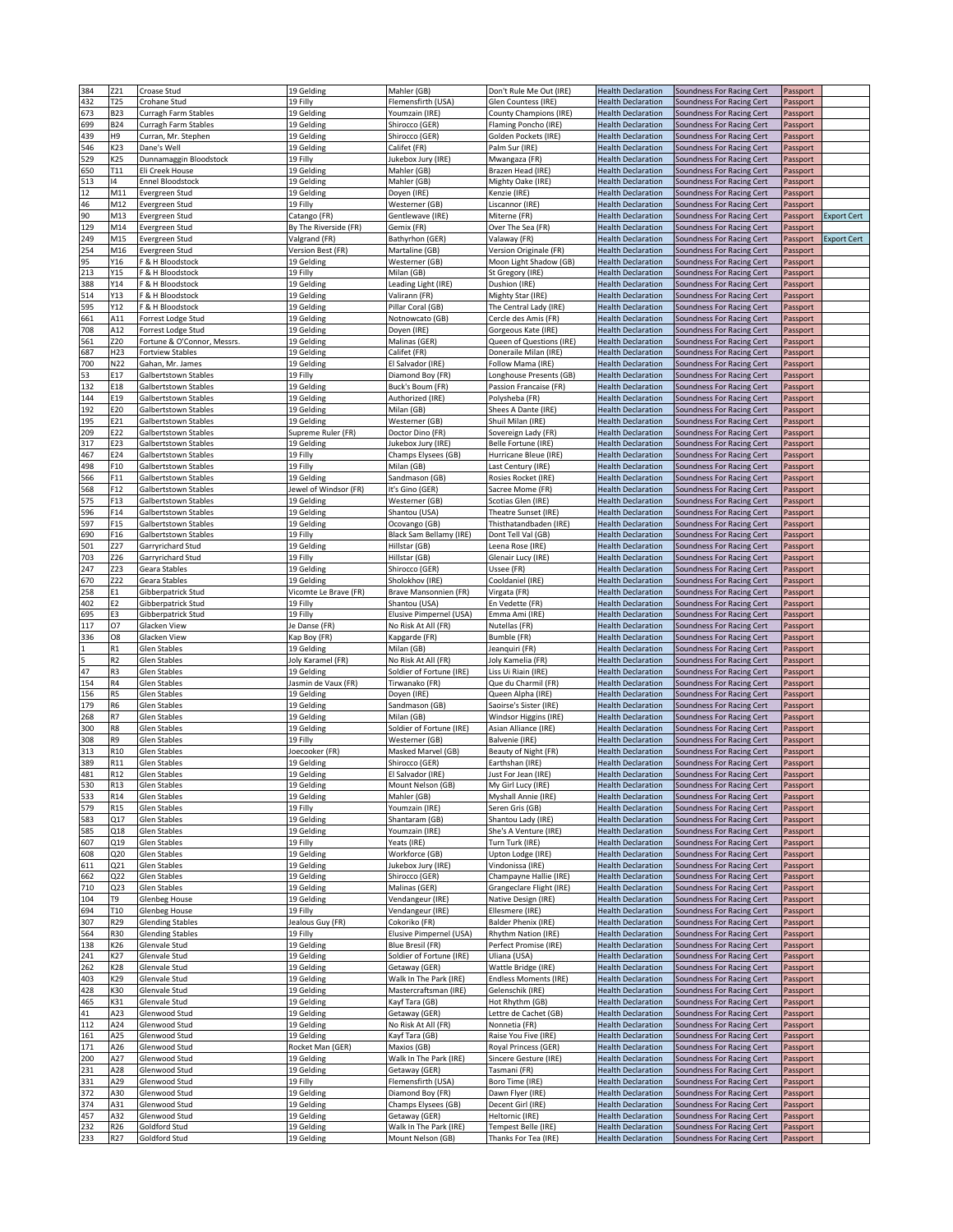|            | S2                   | Graigue Farm                               | 19 Gelding               | Milan (GB)                          | Jeunopse (IRE)                         | <b>Health Declaration</b>                              | Soundness For Racing Cert                              | Passport             |                    |
|------------|----------------------|--------------------------------------------|--------------------------|-------------------------------------|----------------------------------------|--------------------------------------------------------|--------------------------------------------------------|----------------------|--------------------|
| 48         | S3                   | Graigue Farm                               | 19 Gelding               | Mount Nelson (GB)                   | Lisselton Lady (IRE)                   | <b>Health Declaration</b>                              | Soundness For Racing Cert                              | Passport             |                    |
| 86         | S4                   | Graigue Farm                               | 19 Gelding               | Westerner (GB)                      | Miss Pepperpot (IRE)                   | <b>Health Declaration</b>                              | Soundness For Racing Cert                              | Passport             |                    |
| 497        | S5                   | Graigue Farm                               | 19 Filly                 | Sholokhov (IRE)                     | Lady's Gesture (IRE)                   | <b>Health Declaration</b>                              | Soundness For Racing Cert                              | Passport             |                    |
| 522        | S6                   | Graigue Farm                               | 19 Gelding               | Diamond Boy (FR)                    | Moonlit Bay (GB)                       | <b>Health Declaration</b>                              | Soundness For Racing Cert                              | Passport             |                    |
| 636        | S7                   | Graigue Farm                               | 19 Gelding               | Valirann (FR)                       | Autumn In New York (IRE)               | <b>Health Declaration</b>                              | Soundness For Racing Cert                              | Passport             |                    |
| 54         | Y24                  | Graiguebeg Stud                            | 19 Filly                 | Milan (GB)                          | Lora Lady (IRE)                        | <b>Health Declaration</b>                              | Soundness For Racing Cert                              | Passport             |                    |
| 101        | Y23                  | Graiguebeg Stud                            | 19 Gelding               | Diamond Boy (FR)                    | Mugs In Milan (IRE)                    | <b>Health Declaration</b>                              | Soundness For Racing Cert                              | Passport             |                    |
|            | Y22                  |                                            |                          |                                     |                                        |                                                        | Soundness For Racing Cert                              |                      |                    |
| 664        |                      | Graiguebeg Stud                            | 19 Filly                 | Sans Frontieres (IRE)               | Classic Mari (IRE)                     | <b>Health Declaration</b>                              |                                                        | Passport             |                    |
| 702        | Y21                  | Graiguebeg Stud                            | 19 Gelding               | Diamond Boy (FR)                    | Get In There (IRE)                     | <b>Health Declaration</b>                              | Soundness For Racing Cert                              | Passport             |                    |
| 709        | Y20                  | Graiguebeg Stud                            | 19 Gelding               | Gatewood (GB)                       | Gortnahorna Lass (IRE)                 | <b>Health Declaration</b>                              | Soundness For Racing Cert                              | Passport             |                    |
| 97         | R24                  | Greenville House Stud                      | 19 Filly                 | Notnowcato (GB)                     | Moonlit Theatre (IRE)                  | <b>Health Declaration</b>                              | Soundness For Racing Cert                              | Passport             |                    |
| 72         | Z12                  | <b>Grottowell Stables</b>                  | Ann d'Arabie (FR)        | Montmartre (FR)                     | Mer d'Arabie (FR)                      | <b>Health Declaration</b>                              | Soundness For Racing Cert                              | Passport             | <b>Export Cert</b> |
| 675        | S8                   | Hack House                                 | 19 Filly                 | Soldier of Fortune (IRE)            | Credit Box (IRE)                       | <b>Health Declaration</b>                              | Soundness For Racing Cert                              | Passport             |                    |
| 198        | Z16                  | Haras des Loges                            | 19 Filly                 | Spanish Moon (USA)                  | Silver Bell (FR)                       | <b>Health Declaration</b>                              | Soundness For Racing Cert                              | Passport             | <b>Export Cert</b> |
| 429        | Z15                  | Haras des Loges                            | Gentiluomo (FR)          | Spanish Moon (USA)                  | Gentilonda (FR)                        | <b>Health Declaration</b>                              | Soundness For Racing Cert                              | Passport             | <b>Export Cert</b> |
| 565        | Z14                  | Haras des Loges                            | Punto In Aria (FR)       | Spanish Moon (USA)                  | Rose Caline (FR)                       | <b>Health Declaration</b>                              | Soundness For Racing Cert                              | Passport             | <b>Export Cert</b> |
|            |                      |                                            |                          |                                     |                                        |                                                        |                                                        |                      |                    |
| 621        | Z13                  | Haras des Loges                            | Spanish Violet (FR)      | Spanish Moon (USA)                  | You Got The Love (GB)                  | <b>Health Declaration</b>                              | Soundness For Racing Cert                              | Passport             | <b>Export Cert</b> |
| 618        | F6                   | Hardwood Stud                              | 19 Gelding               | Sholokhov (IRE)                     | Wigmore Annie (IRE)                    | <b>Health Declaration</b>                              | Soundness For Racing Cert                              | Passport             |                    |
| 698        | W18                  | Hawthorn Villa Stud                        | 19 Gelding               | Sans Frontieres (IRE)               | Far From Here (IRE)                    | <b>Health Declaration</b>                              | Soundness For Racing Cert                              | Passport             |                    |
| 349        | 15                   | <b>Hillcrest Stables</b>                   | 19 Gelding               | Yeats (IRE)                         | Catleen (IRE)                          | <b>Health Declaration</b>                              | Soundness For Racing Cert                              | Passport             |                    |
| 106        | W10                  | Jossestown Farm                            | 19 Filly                 | Westerner (GB)                      | Natural Spring (GB)                    | <b>Health Declaration</b>                              | Soundness For Racing Cert                              | Passport             |                    |
| 116        | W9                   | Iossestown Farm                            | 19 Gelding               | Mahler (GB)                         | Numero Huit (IRE)                      | <b>Health Declaration</b>                              | Soundness For Racing Cert                              | Passport             |                    |
| 491        | W8                   | Jossestown Farm                            | 19 Gelding               | Doyen (IRE)                         | Labeille (FR)                          | <b>Health Declaration</b>                              | Soundness For Racing Cert                              | Passport             |                    |
| 683        | W7                   | Iossestown Farm                            | 19 Filly                 | Milan (GB)                          | Delayed Eloquence (IRE)                | <b>Health Declaration</b>                              | Soundness For Racing Cert                              | Passport             |                    |
| 633        | N24                  | Katiebrooke Stables                        | 19 Gelding               | Zambezi Sun (GB)                    | Ask Carol (IRE)                        | <b>Health Declaration</b>                              | Soundness For Racing Cert                              | Passport             |                    |
| 562        | 012                  | Kellsgrange Stud                           | 19 Filly                 | Workforce (GB)                      | Queens Honours (IRE)                   | <b>Health Declaration</b>                              | Soundness For Racing Cert                              | Passport             |                    |
|            |                      |                                            |                          |                                     |                                        |                                                        |                                                        |                      |                    |
| 644        | 013                  | Kellsgrange Stud                           | 19 Filly                 | Workforce (GB)                      | Benefit Lodge (IRE)                    | <b>Health Declaration</b>                              | Soundness For Racing Cert                              | Passport             |                    |
| 392        | N8                   | Kenilworth House Stud                      | 19 Gelding               | Soldier of Fortune (IRE)            | Ebony Palm (IRE)                       | <b>Health Declaration</b>                              | Soundness For Racing Cert                              | Passport             |                    |
| 24         | C1                   | Kilawina Farm                              | 19 Gelding               | Mount Nelson (GB)                   | Kylebeg Krystle (IRE)                  | <b>Health Declaration</b>                              | Soundness For Racing Cert                              | Passport             |                    |
| 73         | L17                  | Kilbarry Lodge Stud                        | 19 Filly                 | Diamond Boy (FR)                    | Merci Jandrer (FR)                     | <b>Health Declaration</b>                              | Soundness For Racing Cert                              | Passport             |                    |
| 335        | L18                  | Kilbarry Lodge Stud                        | 19 Filly                 | Gentlewave (IRE)                    | Bugatti des Mottes (FR)                | <b>Health Declaration</b>                              | Soundness For Racing Cert                              | Passport             |                    |
| 426        | L19                  | Kilbarry Lodge Stud                        | 19 Gelding               | Pillar Coral (GB)                   | Gee Whizz (FR)                         | <b>Health Declaration</b>                              | Soundness For Racing Cert                              | Passport             |                    |
| 485        | <b>L20</b>           | Kilbarry Lodge Stud                        | 19 Filly                 | Diamond Boy (FR)                    | Kilbarry Cushty (IRE)                  | <b>Health Declaration</b>                              | Soundness For Racing Cert                              | Passport             |                    |
| 544        | W17                  | Kilbeg Equine                              | 19 Gelding               | Imperial Monarch (IRE)              | Ourgirlheidi (IRE)                     | <b>Health Declaration</b>                              | Soundness For Racing Cert                              | Passport             |                    |
| 344        | E15                  | Kilbeg Stables                             | Jeudi Saint Honore (FR)  | Buck's Boum (FR)                    | Carolagne Javilex (FR)                 | <b>Health Declaration</b>                              | Soundness For Racing Cert                              | Passport             |                    |
| 651        | E16                  | Kilbeg Stables                             |                          | Martaline (GB)                      | Candy Creek (IRE)                      | <b>Health Declaration</b>                              |                                                        |                      |                    |
|            |                      |                                            | 19 Gelding               |                                     |                                        |                                                        | Soundness For Racing Cert                              | Passport             |                    |
| 589        | R <sub>25</sub>      | Kilcumney Stables                          | 19 Gelding               | Jet Away (GB)                       | Supreme Magical (GB)                   | <b>Health Declaration</b>                              | Soundness For Racing Cert                              | Passport             |                    |
| 34         | <b>B1</b>            | Killeen Glebe                              | Shengai Enki (FR)        | Buck's Boum (FR)                    | Lady Needles (IRE)                     | <b>Health Declaration</b>                              | Soundness For Racing Cert                              | Passport             |                    |
| 55         | <b>B2</b>            | Killeen Glebe                              | 19 Gelding               | Hillstar (GB)                       | Luanna (IRE)                           | <b>Health Declaration</b>                              | Soundness For Racing Cert                              | Passport             |                    |
| 84         | B <sub>3</sub>       | Killeen Glebe                              | 19 Gelding               | Blue Bresil (FR)                    | Miss Izzy (IRE)                        | <b>Health Declaration</b>                              | Soundness For Racing Cert                              | Passport             |                    |
| 471        | <b>B4</b>            | Killeen Glebe                              | 19 Gelding               | Jack Hobbs (GB)                     | Ishka Baha (IRE)                       | <b>Health Declaration</b>                              | Soundness For Racing Cert                              | Passport             |                    |
| 236        | H8                   | Killula Stud                               | 19 Gelding               | Westerner (GB)                      | Tisonlyme (IRE)                        | <b>Health Declaration</b>                              | Soundness For Racing Cert                              | Passport             |                    |
| 100        | B29                  | Kilminfoyle House Stud                     | 19 Gelding               | Shantou (USA)                       | Mrs Mac Veale (IRE)                    | <b>Health Declaration</b>                              | Soundness For Racing Cert                              | Passport             |                    |
| 357        | <b>B30</b>           | Kilminfoyle House Stud                     | 19 Gelding               | Mount Nelson (GB)                   | Como Cottage (IRE)                     | <b>Health Declaration</b>                              | Soundness For Racing Cert                              | Passport             |                    |
| 65         | M1                   | Kilmoney Cottage Stud                      | 19 Filly                 | Flemensfirth (USA)                  | Marie des Anges (FR)                   | <b>Health Declaration</b>                              | Soundness For Racing Cert                              | Passport             |                    |
| 139        | M <sub>2</sub>       | Kilmoney Cottage Stud                      | loyau de Thaix (FR)      | Karaktar (IRE)                      | Perle Secrete (FR)                     | <b>Health Declaration</b>                              | Soundness For Racing Cert                              | Passport             | <b>Export Cert</b> |
|            | M3                   |                                            |                          |                                     |                                        |                                                        |                                                        |                      |                    |
|            |                      |                                            |                          |                                     |                                        |                                                        |                                                        |                      |                    |
| 173        |                      | Kilmoney Cottage Stud                      | 19 Filly                 | Flemensfirth (USA)                  | Run Fly Run (IRE)                      | <b>Health Declaration</b>                              | Soundness For Racing Cert                              | Passport             |                    |
| 312        | M4                   | Kilmoney Cottage Stud                      | 19 Gelding               | Westerner (GB)                      | Beautiful War (IRE)                    | <b>Health Declaration</b>                              | Soundness For Racing Cert                              | Passport             |                    |
| 362        | M5                   | Kilmoney Cottage Stud                      | 19 Gelding               | Mount Nelson (GB)                   | Cottage Theatre (IRE)                  | <b>Health Declaration</b>                              | Soundness For Racing Cert                              | Passport             |                    |
| 365        | M6                   | Kilmoney Cottage Stud                      | 19 Filly                 | Getaway (GER)                       | Cuditbelucky (IRE)                     | <b>Health Declaration</b>                              | Soundness For Racing Cert                              | Passport             |                    |
| 381        | M7                   | Kilmoney Cottage Stud                      | 19 Gelding               | It's Gino (GER)                     | Distillee (FR)                         | <b>Health Declaration</b>                              | Soundness For Racing Cert                              | Passport             |                    |
| 382        | M8                   | Kilmoney Cottage Stud                      | Jingle du Gouet (FR)     | Cokoriko (FR)                       | Dolly du Gouet (FR)                    | <b>Health Declaration</b>                              | Soundness For Racing Cert                              | Passport             | <b>Export Cert</b> |
|            |                      | Kinane Bloodstock                          |                          | Mahler (GB)                         |                                        | <b>Health Declaration</b>                              |                                                        |                      |                    |
| 620        | E6                   |                                            | 19 Gelding               |                                     | <b>Xpectations (IRE)</b>               |                                                        | Soundness For Racing Cert                              | Passport             |                    |
| 39         | F17                  | Lakefield Farm                             | 19 Gelding               | Blue Bresil (FR)                    | Legendara (GB)                         | <b>Health Declaration</b>                              | Soundness For Racing Cert                              | Passport             | <b>Export Cert</b> |
| 44         | F18                  | Lakefield Farm                             | Nouvotic (FR)            | Morandi (FR)                        | Licky Star (FR)                        | <b>Health Declaration</b>                              | Soundness For Racing Cert                              | Passport             |                    |
| 62         | F19                  | Lakefield Farm                             | 19 Gelding               | Great Pretender (IRE)               | Madoudal (FR)                          | <b>Health Declaration</b>                              | Soundness For Racing Cert                              | Passport             |                    |
| 80         | F20                  | Lakefield Farm                             | Cinger Powa (FR)         | Racinger (FR)                       | Minute Blonde (FR)                     | <b>Health Declaration</b>                              | Soundness For Racing Cert                              | Passport             |                    |
| 181        | F21                  | akefield Farm                              | 19 Gelding               | Ultra (IRE)                         | Saroushka (FR)                         | <b>Health Declaration</b>                              | Soundness For Racing Cert                              | Passport             |                    |
| 342        | F22                  | Lakefield Farm                             | Jackpot des Bordes (FR)  | Vision d'Etat (FR)                  | Carmen des Bordes (FR)                 | <b>Health Declaration</b>                              | Soundness For Racing Cert                              | Passport             |                    |
| 413        | F23                  | Lakefield Farm                             | The Bluesman (FR)        | Crillon (FR)                        | Firmini (FR)                           | <b>Health Declaration</b>                              | Soundness For Racing Cert                              | Passport             |                    |
| 451        | F24                  | Lakefield Farm                             | 19 Gelding               | Walk In The Park (IRE)              | Greenhall Rambler (IRE)                | <b>Health Declaration</b>                              | Soundness For Racing Cert                              | Passport             |                    |
| 40         | Z5                   | Lambertstown Stud                          | 19 Gelding               | Lauro (GER)                         | Lemon Love Kid (USA)                   | <b>Health Declaration</b>                              | Soundness For Racing Cert                              | Passport             |                    |
| 642        | M29                  | Leahy, Mr. Andrew                          | 19 Gelding               | Notnowcato (GB)                     | Beepers Lass (IRE)                     | <b>Health Declaration</b>                              | Soundness For Racing Cert                              | Passport             |                    |
| 140        | W14                  | Levittstown Farm & Springfield Farm        | 19 Gelding               | Getaway (GER)                       | Persina (GB)                           | <b>Health Declaration</b>                              | Soundness For Racing Cert                              | Passport             |                    |
|            |                      |                                            |                          |                                     |                                        |                                                        | Soundness For Racing Cert                              |                      |                    |
| 470        | W13                  | Levittstown Farm & Springfield Farm        | 19 Gelding               | Westerner (GB)                      | Isabella Glyn (IRE)                    | <b>Health Declaration</b>                              |                                                        | Passport             |                    |
| 22         | Y26                  | Lismakeera Stud                            | 19 Gelding               | Getaway (GER)                       | Knocknaree Lady (IRE)                  | <b>Health Declaration</b>                              | Soundness For Racing Cert                              | Passport             |                    |
| 170        | Y25                  | Lismakeera Stud                            | 19 Gelding               | eading Light (IRE)                  | Rose de Beaufai (FR)                   | <b>Health Declaration</b>                              | Soundness For Racing Cert                              | Passport             |                    |
| 587        | E11                  | Lisnagar Paddocks                          | 19 Gelding               | Youmzain (IRE)                      | Southern Dreamer (IRE)                 | <b>Health Declaration</b>                              | Soundness For Racing Cert                              | Passport             |                    |
| 35         | F25                  | Liss House                                 | 19 Gelding               | Soldier of Fortune (IRE)            | Lady Pippa (IRE)                       | <b>Health Declaration</b>                              | Soundness For Racing Cert                              | Passport             |                    |
| 146        | F26                  | Liss House                                 | Jupiter des Mottes (FR)  | Castle du Berlais (FR)              | Pour Toi Georges (FR)                  | <b>Health Declaration</b>                              | Soundness For Racing Cert                              | Passport             |                    |
| 172        | F27                  | <b>Liss House</b>                          | Just Lucky Sivola (FR)   | Noroit (GER)                        | Rue Pigalle (FR)                       | <b>Health Declaration</b>                              | Soundness For Racing Cert                              | Passport             |                    |
| 187        | F28                  | Liss House                                 | Jaegger (FR)             | Voiladenuo (FR)                     | Shamaya Rosaires (FR)                  | <b>Health Declaration</b>                              | Soundness For Racing Cert                              | Passport             |                    |
| 214        | F29                  | Liss House                                 | 19 Gelding               | Battle of Marengo (IRE)             | St Helans Bay (IRE)                    | <b>Health Declaration</b>                              | Soundness For Racing Cert                              | Passport             |                    |
| 215        | F30                  | Liss House                                 | Junker d'Allier (FR)     | Kapgarde (FR)                       | Star Flight (FR)                       | <b>Health Declaration</b>                              | Soundness For Racing Cert                              | Passport             |                    |
|            |                      |                                            |                          |                                     |                                        |                                                        |                                                        |                      |                    |
| 294        | F31                  | Liss House                                 | 19 Filly                 | Jack Hobbs (GB)                     | Annie's Answer (IRE)                   | <b>Health Declaration</b>                              | Soundness For Racing Cert                              | Passport             |                    |
| 420        | F32                  | Liss House                                 | Jackpot Cash (FR)        | Cokoriko (FR)                       | Fresca Has (FR)                        | <b>Health Declaration</b>                              | Soundness For Racing Cert                              | Passport             |                    |
| 444        | G <sub>1</sub>       | Liss House                                 | Olympy de Cerisy (FR)    | Brametot (IRE)                      | Gospel Mind (FR)                       | <b>Health Declaration</b>                              | Soundness For Racing Cert                              | Passport             |                    |
| 458        | G <sub>2</sub>       | Liss House                                 | Le Vainqueur (FR)        | Doctor Dino (FR)                    | Heritage River (FR)                    | <b>Health Declaration</b>                              | Soundness For Racing Cert                              | Passport             |                    |
| 578        | F8                   | Liss House                                 | Jackpot Cauveliere (FR)  | Kamsin (GER)                        | Senanque (IRE)                         | <b>Health Declaration</b>                              | Soundness For Racing Cert                              | Passport             |                    |
| 671        | F7                   | Liss House                                 | 19 Gelding               | Masked Marvel (GB)                  | Couleur Bernebeau (FR)                 | <b>Health Declaration</b>                              | Soundness For Racing Cert                              | Passport             |                    |
| 168        | V24                  | <b>LKF Bloodstock</b>                      | 19 Gelding               | Getaway (GER)                       | Rock's Field (IRE)                     | <b>Health Declaration</b>                              | Soundness For Racing Cert                              | Passport             |                    |
| 273        | V23                  | LKF Bloodstock                             | Gardalola (FR)           | Kapgarde (FR)                       | A Lola (FR)                            | <b>Health Declaration</b>                              | Soundness For Racing Cert                              | Passport             |                    |
| 417        | V <sub>22</sub>      | LKF Bloodstock                             | 19 Gelding               | Nathaniel (IRE)                     | Floriss (GB)                           | <b>Health Declaration</b>                              | Soundness For Racing Cert                              | Passport             |                    |
| 319        | L9                   | Longrove Stud                              | 19 Gelding               | Milan (GB)                          | <b>Beneficial Breeze (IRE)</b>         | <b>Health Declaration</b>                              | Soundness For Racing Cert                              | Passport             |                    |
|            | H10                  | Lordan, Mr. Daniel                         |                          | Westerner (GB)                      | Selective Hearing (IRE)                | <b>Health Declaration</b>                              |                                                        |                      |                    |
| 577        |                      |                                            | 19 Gelding               |                                     |                                        |                                                        | Soundness For Racing Cert                              | Passport             |                    |
| 87         | K6                   | Loughmore Stables                          | 19 Gelding               | Milan (GB)                          | Miss Rich (IRE)                        | <b>Health Declaration</b>                              | Soundness For Racing Cert                              | Passport             |                    |
| 315        | K7                   | Loughmore Stables                          | 19 Filly                 | Milan (GB)                          | Beech Lodge (IRE)                      | <b>Health Declaration</b>                              | Soundness For Racing Cert                              | Passport             |                    |
| 543        | K8                   | Loughmore Stables                          | 19 Filly                 | Elusive Pimpernel (USA)             | Our Grace (IRE)                        | <b>Health Declaration</b>                              | Soundness For Racing Cert                              | Passport             |                    |
| 653        | <b>B20</b>           | Lounga Farm                                | 19 Gelding               | Ocovango (GB)                       | Carrig Rua Lady (IRE)                  | <b>Health Declaration</b>                              | Soundness For Racing Cert                              | Passport             |                    |
| 207        | K1                   | Manister House Stud                        | 19 Gelding               | Champs Elysees (GB)                 | Soraya Pearl (GB)                      | <b>Health Declaration</b>                              | Soundness For Racing Cert                              | Passport             |                    |
| 363<br>387 | K <sub>2</sub><br>K3 | Manister House Stud<br>Manister House Stud | 19 Gelding<br>19 Gelding | Getaway (GER)<br>Jukebox Jury (IRE) | Craggy View (IRE)<br>Duchess Dee (IRE) | <b>Health Declaration</b><br><b>Health Declaration</b> | Soundness For Racing Cert<br>Soundness For Racing Cert | Passport<br>Passport |                    |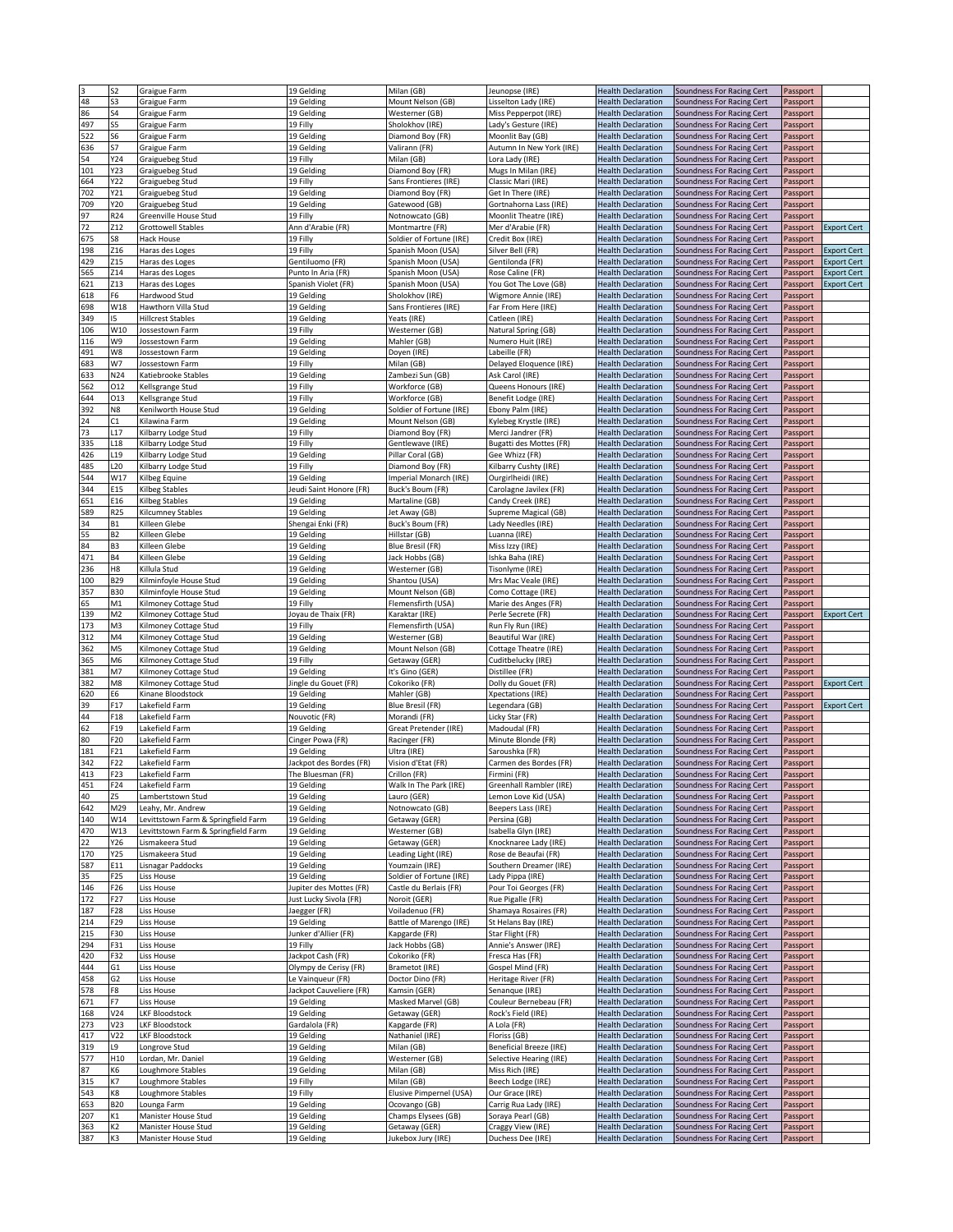| 461 | K4              | Manister House Stud                | 19 Gelding              | Telescope (IRE)          | Himayna (GB)             | <b>Health Declaration</b> | Soundness For Racing Cert | Passport |                    |
|-----|-----------------|------------------------------------|-------------------------|--------------------------|--------------------------|---------------------------|---------------------------|----------|--------------------|
| 475 | K5              | Manister House Stud                | 19 Gelding              | Soldier of Fortune (IRE) | Ivy Queen (IRE)          | <b>Health Declaration</b> | Soundness For Racing Cert | Passport |                    |
| 122 | W12             | Marston Stud                       | 19 Gelding              | Westerner (GB)           | Onewayortheother (IRE)   | <b>Health Declaration</b> | Soundness For Racing Cert | Passport |                    |
| 639 | W11             | Marston Stud                       | 19 Gelding              | Malinas (GER)            | Baile Boru (IRE)         | <b>Health Declaration</b> | Soundness For Racing Cert | Passport |                    |
| 474 | T <sub>26</sub> |                                    | 19 Filly                |                          |                          |                           | Soundness For Racing Cert | Passport |                    |
|     |                 | MCC Farms                          |                         | Milan (GB)               | Itsallaracket (IRE)      | <b>Health Declaration</b> |                           |          |                    |
| 347 | L <sub>21</sub> | McCarthy & Veale, Messrs           | 19 Filly                | Sea Moon (GB)            | Carrigmoorna Fame (IRE)  | <b>Health Declaration</b> | Soundness For Racing Cert | Passport |                    |
| 28  | $\mathbf{1}$    | Mill House Stud                    | 19 Gelding              | Doyen (IRE)              | La Dame Brune (FR)       | <b>Health Declaration</b> | Soundness For Racing Cert | Passport |                    |
| 37  | 13              | Mill House Stud                    | 19 Gelding              | Blue Bresil (FR)         | Land of Vic (GB)         | <b>Health Declaration</b> | Soundness For Racing Cert | Passport |                    |
| 182 | 12              | Mill House Stud                    | 19 Filly                | No Risk At All (FR)      | Scorpio Queen (IRE)      | <b>Health Declaration</b> | Soundness For Racing Cert | Passport |                    |
|     |                 |                                    |                         |                          |                          |                           |                           |          |                    |
| 326 | K24             | Miltown Park Stud                  | 19 Gelding              | Soldier of Fortune (IRE) | Blume (IRE)              | <b>Health Declaration</b> | Soundness For Racing Cert | Passport |                    |
| 83  | A1              | Moanmore Stables                   | Jiss Colorado (FR)      | Masked Marvel (GB)       | Miss Colorado (FR)       | <b>Health Declaration</b> | Soundness For Racing Cert | Passport |                    |
| 108 | A2              | Moanmore Stables                   | Newton Tornado (FR)     | Cokoriko (FR)            | New Saga (FR)            | <b>Health Declaration</b> | Soundness For Racing Cert | Passport | <b>Export Cert</b> |
| 134 | A3              | <b>Moanmore Stables</b>            | 19 Gelding              | Milan (GB)               | Peinture Rose (IRE)      | <b>Health Declaration</b> | Soundness For Racing Cert | Passport |                    |
|     |                 |                                    |                         |                          |                          |                           |                           |          |                    |
| 193 | A4              | Moanmore Stables                   | Sherlock Boum (FR)      | Buck's Boum (FR)         | Sheradame (FR)           | <b>Health Declaration</b> | Soundness For Racing Cert | Passport |                    |
| 229 | A5              | <b>Moanmore Stables</b>            | 19 Gelding              | No Risk At All (FR)      | Tangaspeed (FR)          | <b>Health Declaration</b> | Soundness For Racing Cert | Passport | <b>Export Cert</b> |
| 327 | A6              | <b>Moanmore Stables</b>            | 19 Gelding              | Tai Chi (GER)            | Boa Vista (GER)          | <b>Health Declaration</b> | Soundness For Racing Cert | Passport | <b>Export Cert</b> |
| 354 | A7              | <b>Moanmore Stables</b>            | Disco Davis (FR)        | Doctor Dino (FR)         | Clarinet Davis (FR)      | <b>Health Declaration</b> | Soundness For Racing Cert | Passport |                    |
| 356 | A8              | <b>Moanmore Stables</b>            |                         | No Risk At All (FR)      | Codrina (FR)             | <b>Health Declaration</b> |                           | Passport |                    |
|     |                 |                                    | Vasyly (FR)             |                          |                          |                           | Soundness For Racing Cert |          | <b>Export Cert</b> |
| 383 | A9              | <b>Moanmore Stables</b>            | Jump Style (FR)         | Masked Marvel (GB)       | Dona Pria (FR)           | <b>Health Declaration</b> | Soundness For Racing Cert | Passport |                    |
| 13  | Н1              | Mocklershill Stables               | 19 Gelding              | Mount Nelson (GB)        | Kerry's Girl (IRE)       | <b>Health Declaration</b> | Soundness For Racing Cert | Passport |                    |
| 88  | H <sub>2</sub>  | <b>Mocklershill Stables</b>        | 19 Gelding              | Milan (GB)               | Miss Toulon (IRE)        | <b>Health Declaration</b> | Soundness For Racing Cert | Passport |                    |
| 177 | H3              | Mocklershill Stables               | Jeronimo de L'Ouch (FR) | Cokoriko (FR)            | Salile (FR)              |                           |                           |          |                    |
|     |                 |                                    |                         |                          |                          | <b>Health Declaration</b> | Soundness For Racing Cert | Passport | <b>Export Cert</b> |
| 385 | Η4              | Mocklershill Stables               | 19 Gelding              | Jukebox Jury (IRE)       | Dream of The Hill (IRE)  | <b>Health Declaration</b> | Soundness For Racing Cert | Passport |                    |
| 586 | Н5              | Mocklershill Stables               | 19 Gelding              | Mount Nelson (GB)        | Silver Tassie (FR)       | <b>Health Declaration</b> | Soundness For Racing Cert | Passport |                    |
| 590 | H6              | <b>Mocklershill Stables</b>        | 19 Gelding              | Pillar Coral (GB)        | Supreme Matriarch (IRE)  | <b>Health Declaration</b> | Soundness For Racing Cert | Passport |                    |
| 641 | Η7              | <b>Mocklershill Stables</b>        | 19 Gelding              | Mount Nelson (GB)        | Ban Rion Na Tonnta (IRE) | <b>Health Declaration</b> | Soundness For Racing Cert | Passport |                    |
|     |                 |                                    |                         |                          |                          |                           |                           |          |                    |
|     | C <sub>2</sub>  | Monanoe Farm                       | 19 Gelding              | Pour Moi (IRE)           | Josephines Theatre (IRE) | <b>Health Declaration</b> | Soundness For Racing Cert | Passport |                    |
| 114 | В9              | <b>Monanore Stables</b>            | 19 Gelding              | Walk In The Park (IRE)   | Norabelle (FR)           | <b>Health Declaration</b> | Soundness For Racing Cert | Passport |                    |
| 118 | <b>B10</b>      | <b>Monanore Stables</b>            | 19 Gelding              | Mahler (GB)              | Oddly Presented (IRE)    | <b>Health Declaration</b> | Soundness For Racing Cert | Passport |                    |
| 449 | <b>B11</b>      | Monanore Stables                   | 19 Gelding              | Soldier of Fortune (IRE) | Grangeclare Rosa (IRE)   | <b>Health Declaration</b> | Soundness For Racing Cert | Passport |                    |
|     |                 |                                    |                         |                          |                          |                           |                           |          |                    |
| 472 | <b>B12</b>      | Monanore Stables                   | 19 Gelding              | Yeats (IRE)              | Islands Sister (IRE)     | <b>Health Declaration</b> | Soundness For Racing Cert | Passport |                    |
| 508 | <b>B13</b>      | Monanore Stables                   | 19 Filly                | Kayf Tara (GB)           | Marie Deja La (FR)       | <b>Health Declaration</b> | Soundness For Racing Cert | Passport |                    |
| 516 | <b>B14</b>      | <b>Monanore Stables</b>            | 19 Gelding              | Kingston Hill (GB)       | Milans Pride (IRE)       | <b>Health Declaration</b> | Soundness For Racing Cert | Passport |                    |
| 584 | <b>B15</b>      | <b>Monanore Stables</b>            | 19 Gelding              | Soldier of Fortune (IRE) | Shantou Rose (IRE)       | <b>Health Declaration</b> | Soundness For Racing Cert | Passport |                    |
|     |                 |                                    |                         |                          |                          |                           |                           |          |                    |
| 615 | <b>B16</b>      | <b>Monanore Stables</b>            | 19 Gelding              | Sholokhov (IRE)          | What A Breeze (IRE)      | <b>Health Declaration</b> | Soundness For Racing Cert | Passport |                    |
| 368 | W20             | Moorfields Farm                    | 19 Gelding              | Mahler (GB)              | Dainty Daisey (IRE)      | <b>Health Declaration</b> | Soundness For Racing Cert | Passport |                    |
| 672 | W19             | Moorfields Farm                    | 19 Gelding              | Valirann (FR)            | Country Life (IRE)       | <b>Health Declaration</b> | Soundness For Racing Cert | Passport |                    |
| 33  | N9              | Morning Star Stud                  | 19 Filly                | Jukebox Jury (IRE)       | Lady Dromlac (IRE        | <b>Health Declaration</b> |                           | Passport |                    |
|     |                 |                                    |                         |                          |                          |                           | Soundness For Racing Cert |          |                    |
| 510 | N <sub>10</sub> | Morning Star Stud                  | 19 Filly                | Jukebox Jury (IRE)       | Midnight Fox (IRE)       | <b>Health Declaration</b> | Soundness For Racing Cert | Passport |                    |
| 538 | N11             | Morning Star Stud                  | 19 Gelding              | Youmzain (IRE)           | On Her Own (IRE)         | <b>Health Declaration</b> | Soundness For Racing Cert | Passport |                    |
| 68  | 19              | Mount Brown Farm                   | 19 Gelding              | Doyen (IRE)              | Mathine (FR)             | <b>Health Declaration</b> | Soundness For Racing Cert | Passport |                    |
| 75  | 110             | Mount Brown Farm                   | 19 Filly                | Mahler (GB)              | Midsummer Drama (IRE)    | <b>Health Declaration</b> |                           | Passport |                    |
|     |                 |                                    |                         |                          |                          |                           | Soundness For Racing Cert |          |                    |
| 353 | 11              | Mount Brown Farm                   | 19 Filly                | Mahler (GB)              | Clarification (IRE)      | <b>Health Declaration</b> | Soundness For Racing Cert | Passport |                    |
| 714 | 112             | Mount Brown Farm                   | 19 Filly                | Doyen (IRE)              | Indian Fairy (IRE)       | <b>Health Declaration</b> | Soundness For Racing Cert | Passport |                    |
|     | X16             | Mount Eaton Stud                   | 19 Gelding              | Getaway (GER)            | J'Espere (IRE)           | <b>Health Declaration</b> | Soundness For Racing Cert | Passport |                    |
| 45  | X15             | Mount Eaton Stud                   | Hinter Wish (FR)        | Night Wish (GER)         | Linda Queen (FR)         | <b>Health Declaration</b> | Soundness For Racing Cert | Passport |                    |
|     |                 |                                    |                         |                          |                          |                           |                           |          |                    |
| 284 | X14             | Mount Eaton Stud                   | 19 Gelding              | Hillstar (GB)            | Alluisch (IRE)           | <b>Health Declaration</b> | Soundness For Racing Cert | Passport |                    |
| 311 | X13             | Mount Eaton Stud                   | 19 Gelding              | Doyen (IRE)              | Bealath Champ (IRE)      | <b>Health Declaration</b> | Soundness For Racing Cert | Passport |                    |
| 350 | X12             | Mount Eaton Stud                   | 19 Gelding              | Highland Reel (IRE)      | Celestial Harmony (GB)   | <b>Health Declaration</b> | Soundness For Racing Cert | Passport |                    |
| 455 | X11             | Mount Eaton Stud                   | 19 Gelding              | Soldier of Fortune (IRE) | Hear The Thunder (IRE)   | <b>Health Declaration</b> | Soundness For Racing Cert | Passport |                    |
|     | X10             | Mount Eaton Stud                   | 19 Gelding              | Califet (FR)             | Mrs Flemming (IRE)       | <b>Health Declaration</b> |                           |          |                    |
| 525 |                 |                                    |                         |                          |                          |                           | Soundness For Racing Cert | Passport |                    |
| 581 | Χ9              | Mount Eaton Stud                   | 19 Gelding              | Jukebox Jury (IRE)       | Shamble Street (IRE)     | <b>Health Declaration</b> | Soundness For Racing Cert | Passport |                    |
| 271 | Z11             | Mountain View Stud (Co. Tipperary) | 19 Gelding              | Sholokhov (IRE)          | Zarma (IRE)              | <b>Health Declaration</b> | Soundness For Racing Cert | Passport |                    |
| 339 | Z10             | Mountain View Stud (Co. Tipperary) | 19 Gelding              | Blue Bresil (FR)         | Caitys Joy (GER)         | <b>Health Declaration</b> | Soundness For Racing Cert | Passport |                    |
| 504 | Z9              | Mountain View Stud (Co. Tipperary) | 19 Gelding              | Affinisea (IRE)          |                          | <b>Health Declaration</b> | Soundness For Racing Cert |          |                    |
|     |                 |                                    |                         |                          | Lough Derg Lily (IRE)    |                           |                           | Passport |                    |
| 314 | N12             | Moyfinn Stud                       | 19 Gelding              | Mount Nelson (GB)        | Bebinn (IRE)             | <b>Health Declaration</b> | Soundness For Racing Cert | Passport |                    |
| 478 | N13             | Moyfinn Stud                       | 19 Gelding              | Soldier of Fortune (IRE) | Jessies Delight (GB)     | <b>Health Declaration</b> | Soundness For Racing Cert | Passport |                    |
| 283 | W5              | <b>Moyneard Stables</b>            | 19 Gelding              | Diamond Boy (FR)         | All You Need (FR)        | <b>Health Declaration</b> | Soundness For Racing Cert | Passport |                    |
| 462 | W4              | Moyneard Stables                   | 19 Gelding              | Affinisea (IRE)          | Honey Away (IRE)         | <b>Health Declaration</b> | Soundness For Racing Cert | Passport |                    |
|     |                 |                                    |                         |                          |                          |                           |                           |          |                    |
| 646 | 010             | Northbrook Farm                    | 19 Filly                | Soldier of Fortune (IRE) | Blackeyedsue (IRE)       | <b>Health Declaration</b> | Soundness For Racing Cert | Passport |                    |
| 153 | Z <sub>19</sub> | O' Flynn, Mr. Thomas               | 19 Gelding              | Malinas (GER)            | Quarryanna (IRE)         | <b>Health Declaration</b> | Soundness For Racing Cert | Passport |                    |
| 111 | H11             | Oak Tree Farm                      | Junior Comandeur (FR)   | Cokoriko (FR)            | Nobless d'Aron (FR)      | <b>Health Declaration</b> | Soundness For Racing Cert | Passport | <b>Export Cert</b> |
| 166 | H12             | Oak Tree Farm                      | 19 Gelding              | Getaway (GER)            | Reves d'Amour (IRE)      | <b>Health Declaration</b> | Soundness For Racing Cert | Passport |                    |
| 239 | H13             | Oak Tree Farm                      | 19 Filly                | lukebox Jury (IRE)       |                          | <b>Health Declaration</b> | Soundness For Racing Cert |          |                    |
|     |                 |                                    |                         |                          | Turica (IRE)             |                           |                           | Passport |                    |
| 301 | H14             | Oak Tree Farm                      | 19 Gelding              | Getaway (GER)            | Askanna (IRE)            | <b>Health Declaration</b> | Soundness For Racing Cert | Passport |                    |
| 322 | H15             | Oak Tree Farm                      | 19 Gelding              | Mount Nelson (GB)        | Betty's Diamond (IRE)    | <b>Health Declaration</b> | Soundness For Racing Cert | Passport |                    |
| 431 | H <sub>16</sub> | Oak Tree Farm                      | 19 Gelding              | Kayf Tara (GB)           | Gioiello (GB)            | <b>Health Declaration</b> | Soundness For Racing Cert | Passport |                    |
| 253 | <b>S24</b>      | Oaks Farm Stables                  | Lathan (FR)             | Doctor Dino (FR)         | Venerie (FR)             | <b>Health Declaration</b> | Soundness For Racing Cert | Passport | <b>Export Cert</b> |
|     |                 |                                    |                         |                          |                          |                           |                           |          |                    |
| 99  | C9              | <b>Oneliner Stables</b>            | 19 Gelding              | Yeats (IRE)              | Mrs Dempsey (IRE)        | <b>Health Declaration</b> | Soundness For Racing Cert | Passport |                    |
| 414 | C10             | <b>Oneliner Stables</b>            | 19 Filly                | Getaway (GER)            | Firth of Five (IRE)      | <b>Health Declaration</b> | Soundness For Racing Cert | Passport |                    |
| 601 | 011             | Parkdotia Stud                     | 19 Gelding              | Mahler (GB)              | Trendy Present (IRE)     | <b>Health Declaration</b> | Soundness For Racing Cert | Passport |                    |
| 70  | H17             | Parkville Stud                     | 19 Filly                | Califet (FR)             | Mega Mum (IRE)           | <b>Health Declaration</b> | Soundness For Racing Cert | Passport |                    |
| 391 | H18             | Parkville Stud                     | 19 Filly                | Mahler (GB)              | Ebony Empress (IRE)      | <b>Health Declaration</b> | Soundness For Racing Cert |          |                    |
|     |                 |                                    |                         |                          |                          |                           |                           | Passport |                    |
| 419 | H19             | Parkville Stud                     | 19 Filly                | Westerner (GB)           | Founding Daughter (IRE)  | <b>Health Declaration</b> | Soundness For Racing Cert | Passport |                    |
| 425 | H20             | Parkville Stud                     | 19 Gelding              | Getaway (GER)            | Gaye Lady (IRE)          | <b>Health Declaration</b> | Soundness For Racing Cert | Passport |                    |
| 634 | H21             | Parkville Stud                     | 19 Filly                | Court Cave (IRE)         | Assidua (IRE)            | <b>Health Declaration</b> | Soundness For Racing Cert | Passport |                    |
| 654 | H22             | Parkville Stud                     | 19 Filly                | Mount Nelson (GB)        | Cashalass (IRE)          | <b>Health Declaration</b> | Soundness For Racing Cert | Passport |                    |
|     |                 |                                    |                         |                          |                          |                           |                           |          |                    |
| 411 | W3              | Peria Stud                         | 19 Filly                | Getaway (GER)            | Fern Bird (IRE)          | <b>Health Declaration</b> | Soundness For Racing Cert | Passport |                    |
| 438 | W <sub>2</sub>  | Peria Stud                         | 19 Filly                | Soldier of Fortune (IRE) | Golden Firth (IRE)       | <b>Health Declaration</b> | Soundness For Racing Cert | Passport |                    |
| 537 | W1              | Peria Stud                         | 19 Gelding              | Zanzibari (USA)          | Noor Forever (FR)        | <b>Health Declaration</b> | Soundness For Racing Cert | Passport |                    |
| 10  | C17             | Peter Nolan Bloodstock             | 19 Gelding              | Martaline (GB)           | Keep Face (FR)           | <b>Health Declaration</b> | Soundness For Racing Cert | Passport |                    |
| 15  |                 |                                    | 19 Filly                |                          |                          |                           |                           |          |                    |
|     |                 |                                    |                         | No Risk At All (FR)      | Khazina (FR)             | <b>Health Declaration</b> | Soundness For Racing Cert | Passport |                    |
|     | C18             | Peter Nolan Bloodstock             |                         |                          |                          |                           |                           |          |                    |
| 19  | C19             | Peter Nolan Bloodstock             | 19 Filly                | Champs Elysees (GB)      | King'sandqueen's (IRE)   | <b>Health Declaration</b> | Soundness For Racing Cert | Passport |                    |
| 50  | C20             | Peter Nolan Bloodstock             | 19 Gelding              | Mount Nelson (GB)        |                          | <b>Health Declaration</b> | Soundness For Racing Cert | Passport |                    |
|     |                 |                                    |                         |                          | Little King Robin (IRE)  |                           |                           |          |                    |
| 56  | C <sub>21</sub> | Peter Nolan Bloodstock             | 19 Gelding              | Ol' Man River (IRE)      | Lucky Island (IRE)       | <b>Health Declaration</b> | Soundness For Racing Cert | Passport |                    |
| 57  | C22             | Peter Nolan Bloodstock             | Lucky Place (FR)        | Pastorius (GER)          | Luckystar du Frene (FR)  | <b>Health Declaration</b> | Soundness For Racing Cert | Passport |                    |
| 64  | C23             | Peter Nolan Bloodstock             | 19 Filly                | Westerner (GB)           | Mariana de Lahaye (IRE)  | <b>Health Declaration</b> | Soundness For Racing Cert | Passport |                    |
| 93  | C <sub>24</sub> | Peter Nolan Bloodstock             | 19 Gelding              | Camelot (GB)             | Monte Solaro (IRE)       | <b>Health Declaration</b> | Soundness For Racing Cert | Passport |                    |
|     |                 |                                    |                         |                          |                          |                           |                           |          |                    |
| 119 | C25             | Peter Nolan Bloodstock             | 19 Filly                | Pour Moi (IRE)           | Oh Susannah (FR)         | <b>Health Declaration</b> | Soundness For Racing Cert | Passport |                    |
| 128 | C26             | Peter Nolan Bloodstock             | 19 Filly                | Soldier of Fortune (IRE) | Ouro Preto (GB)          | <b>Health Declaration</b> | Soundness For Racing Cert | Passport |                    |
| 141 | C27             | Peter Nolan Bloodstock             | 19 Gelding              | Soldier of Fortune (IRE) | Playhara (IRE)           | <b>Health Declaration</b> | Soundness For Racing Cert | Passport | <b>Export Cert</b> |
| 151 | C28             | Peter Nolan Bloodstock             | 19 Gelding              | Affinisea (IRE)          | Princess's Choice (IRE)  | <b>Health Declaration</b> | Soundness For Racing Cert | Passport |                    |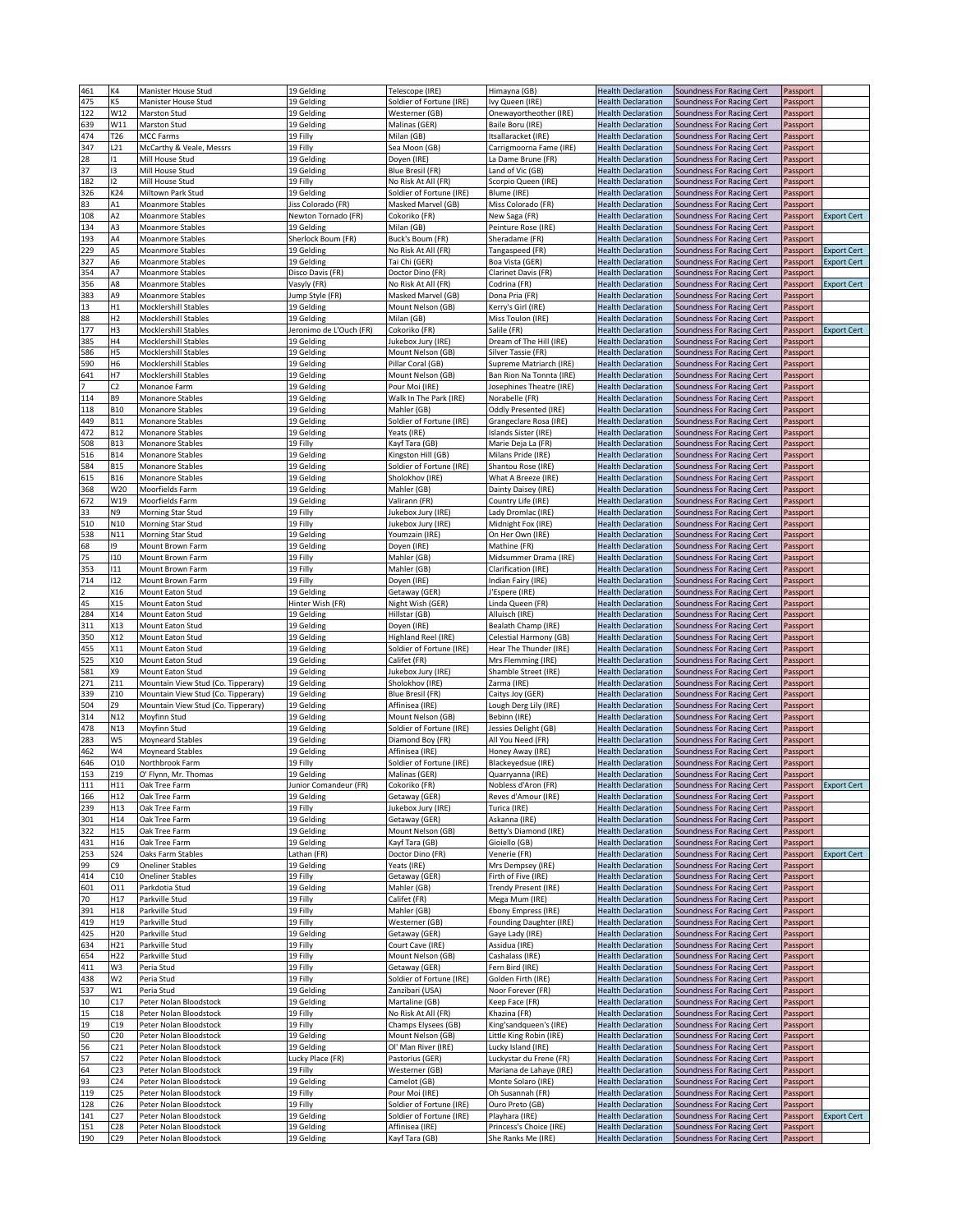| 196        | C30             |                                                  |                                |                                          |                                       |                                                        |                                                        |                      |                    |
|------------|-----------------|--------------------------------------------------|--------------------------------|------------------------------------------|---------------------------------------|--------------------------------------------------------|--------------------------------------------------------|----------------------|--------------------|
| 210        | C31             | Peter Nolan Bloodstock<br>Peter Nolan Bloodstock | 19 Gelding<br>19 Gelding       | Soldier of Fortune (IRE)                 | Side Saddle (IRE)                     | <b>Health Declaration</b><br><b>Health Declaration</b> | Soundness For Racing Cert                              | Passport             |                    |
|            |                 |                                                  |                                | Jukebox Jury (IRE)                       | Sparkling Sword (GB)                  |                                                        | Soundness For Racing Cert                              | Passport             |                    |
| 218        | C32             | Peter Nolan Bloodstock                           | 19 Gelding                     | Sea The Stars (IRE)                      | Step Lightly (IRE)                    | <b>Health Declaration</b>                              | Soundness For Racing Cert                              | Passport             |                    |
| 221        | D1              | Peter Nolan Bloodstock                           | 19 Gelding                     | Doyen (IRE)                              | Structura (USA)                       | <b>Health Declaration</b>                              | Soundness For Racing Cert                              | Passport             |                    |
| 228        | D <sub>2</sub>  | Peter Nolan Bloodstock                           | Masterboy Davis (FR)           | Doctor Dino (FR)                         | Tamtam Davis (FR)                     | <b>Health Declaration</b>                              | Soundness For Racing Cert                              | Passport             |                    |
| 235        | D <sub>3</sub>  | Peter Nolan Bloodstock                           | 19 Gelding                     | Mount Nelson (GB)                        | Theatre Mole (IRE)                    | <b>Health Declaration</b>                              | Soundness For Racing Cert                              | Passport             |                    |
| 260        | D4              | Peter Nolan Bloodstock                           | 19 Filly                       | Leading Light (IRE)                      | Wahiba Hall (IRE)                     | <b>Health Declaration</b>                              | Soundness For Racing Cert                              | Passport             |                    |
| 275        | D <sub>5</sub>  | Peter Nolan Bloodstock                           | 19 Gelding                     | Buck's Boum (FR)                         | Abeona de Clermont (FR)               | <b>Health Declaration</b>                              | Soundness For Racing Cert                              | Passport             |                    |
| 277        | D <sub>6</sub>  | Peter Nolan Bloodstock                           | Tulkas des Rocs (FR)           | Coastal Path (GB)                        | Adamantina (FR)                       | <b>Health Declaration</b>                              | Soundness For Racing Cert                              | Passport             | <b>Export Cert</b> |
| 287        | D7              | Peter Nolan Bloodstock                           | 19 Gelding                     | Elusive Pimpernel (USA)                  | Amillionmemories (IRE)                | <b>Health Declaration</b>                              | Soundness For Racing Cert                              | Passport             |                    |
| 291        | D8              | Peter Nolan Bloodstock                           | 19 Gelding                     | Sandmason (GB)                           | Annalecky (IRE)                       | <b>Health Declaration</b>                              | Soundness For Racing Cert                              | Passport             |                    |
| 295        | D9              | Peter Nolan Bloodstock                           | Brennus Lescribaa (FR)         | Doctor Dino (FR)                         | Anoaita Lescribaa (FR)                | <b>Health Declaration</b>                              | Soundness For Racing Cert                              | Passport             |                    |
| 296        | D10             | Peter Nolan Bloodstock                           | Manala (FR)                    | Walzertakt (GER)                         | Aratiyna (FR)                         | <b>Health Declaration</b>                              | Soundness For Racing Cert                              | Passport             |                    |
| 329        | D11             | Peter Nolan Bloodstock                           | 19 Gelding                     | Soldier of Fortune (IRE)                 | Bobbi's Venture (IRE)                 | <b>Health Declaration</b>                              | Soundness For Racing Cert                              | Passport             |                    |
| 355        | D12             | Peter Nolan Bloodstock                           | 19 Filly                       | Jet Away (GB)                            | Classic Girl (IRE)                    | <b>Health Declaration</b>                              | Soundness For Racing Cert                              | Passport             |                    |
| 394        | D13             | Peter Nolan Bloodstock                           | 19 Gelding                     | Champs Elysees (GB)                      | Egretta (IRE)                         | <b>Health Declaration</b>                              | Soundness For Racing Cert                              | Passport             |                    |
| 405        | D14             | Peter Nolan Bloodstock                           | 19 Gelding                     | Kayf Tara (GB)                           | Episodique (IRE)                      | <b>Health Declaration</b>                              | Soundness For Racing Cert                              | Passport             |                    |
| 407        | D <sub>15</sub> | Peter Nolan Bloodstock                           | 19 Filly                       | Walk In The Park (IRE)                   | Faraude (FR)                          | <b>Health Declaration</b>                              | Soundness For Racing Cert                              | Passport             |                    |
| 412        | D16             | Peter Nolan Bloodstock                           | 19 Gelding                     | Westerner (GB)                           | Fieldtown (IRE)                       | <b>Health Declaration</b>                              |                                                        |                      |                    |
|            |                 |                                                  |                                |                                          |                                       |                                                        | Soundness For Racing Cert                              | Passport             |                    |
| 421        | D17             | Peter Nolan Bloodstock                           | 19 Gelding                     | Champs Elysees (GB)                      | Fuschia Belle (IRE)                   | <b>Health Declaration</b>                              | Soundness For Racing Cert                              | Passport             |                    |
| 442        | D18             | Peter Nolan Bloodstock                           | 19 Gelding                     | Jukebox Jury (IRE)                       | Goodbloodbadblood (IRE)               | <b>Health Declaration</b>                              | Soundness For Racing Cert                              | Passport             |                    |
| 473        | D19             | Peter Nolan Bloodstock                           | 19 Gelding                     | Elusive Pimpernel (USA)                  | Isnt Dat Right (IRE)                  | <b>Health Declaration</b>                              | Soundness For Racing Cert                              | Passport             |                    |
| 476        | D20             | Peter Nolan Bloodstock                           | 19 Gelding                     | Jukebox Jury (IRE)                       | Izzy du Berlais (IRE)                 | <b>Health Declaration</b>                              | Soundness For Racing Cert                              | Passport             |                    |
| 480        | D21             | Peter Nolan Bloodstock                           | 19 Gelding                     | Pillar Coral (GB)                        | Just Eile (IRE)                       | <b>Health Declaration</b>                              | Soundness For Racing Cert                              | Passport             |                    |
| 496        | D22             | Peter Nolan Bloodstock                           | 19 Gelding                     | El Salvador (IRE)                        | Lady Wagner (IRE)                     | <b>Health Declaration</b>                              | Soundness For Racing Cert                              | Passport             |                    |
| 520        | D23             | Peter Nolan Bloodstock                           | 19 Gelding                     | Notnowcato (GB)                          | Miss Penny Pincher (IRE)              | <b>Health Declaration</b>                              | Soundness For Racing Cert                              | Passport             |                    |
| 527        | D24             | Peter Nolan Bloodstock                           | 19 Gelding                     | Affinisea (IRE)                          | Much Appreciated (IRE)                | <b>Health Declaration</b>                              | Soundness For Racing Cert                              | Passport             |                    |
| 531        | D <sub>25</sub> | Peter Nolan Bloodstock                           | 19 Gelding                     | My Dream Boat (IRE)                      | My Little Cracker (IRE)               | <b>Health Declaration</b>                              | Soundness For Racing Cert                              | Passport             |                    |
| 598        | D26             | Peter Nolan Bloodstock                           | Jassur des Brosses (FR)        | Magneticjim (IRE)                        | Tikida (FR)                           | <b>Health Declaration</b>                              | Soundness For Racing Cert                              | Passport             |                    |
| 614        | D <sub>27</sub> | Peter Nolan Bloodstock                           | 19 Gelding                     | Soldier of Fortune (IRE)                 | Wedding Cake (IRE)                    | <b>Health Declaration</b>                              | Soundness For Racing Cert                              | Passport             |                    |
| 627        | D28             | Peter Nolan Bloodstock                           | 19 Filly                       | Mahler (GB)                              | Ancone (FR)                           | <b>Health Declaration</b>                              | Soundness For Racing Cert                              | Passport             |                    |
| 655        | D29             | Peter Nolan Bloodstock                           | 19 Filly                       | Mount Nelson (GB)                        | Castlequarter Lass (IRE)              | <b>Health Declaration</b>                              | Soundness For Racing Cert                              | Passport             |                    |
| 678        | D30             | Peter Nolan Bloodstock                           | 19 Gelding                     | Mount Nelson (GB)                        | Dahoar (GB)                           | <b>Health Declaration</b>                              | Soundness For Racing Cert                              | Passport             |                    |
| 706        | D31             | Peter Nolan Bloodstock                           | 19 Filly                       | Soldier of Fortune (IRE)                 | Golden Flowerpower (IRE)              | <b>Health Declaration</b>                              | Soundness For Racing Cert                              | Passport             |                    |
| 484        | 015             | Power, Mr. Thomas                                | 19 Filly                       | Cloudings (IRE)                          | Kempinski (IRE)                       | <b>Health Declaration</b>                              | Soundness For Racing Cert                              | Passport             |                    |
|            |                 |                                                  |                                |                                          |                                       |                                                        |                                                        |                      |                    |
| 293        | N1              | Rahinston Stud                                   | 19 Gelding                     | Doyen (IRE)                              | Annie May (IRE)                       | <b>Health Declaration</b>                              | Soundness For Racing Cert                              | Passport             |                    |
| 302        | N <sub>2</sub>  | Rahinston Stud                                   | 19 Gelding                     | Westerner (GB)                           | At The Top (FR)                       | <b>Health Declaration</b>                              | Soundness For Racing Cert                              | Passport             |                    |
| 306        | N3              | Rahinston Stud                                   | 19 Filly                       | Mount Nelson (GB)                        | Baby Bee Jay (GB)                     | <b>Health Declaration</b>                              | Soundness For Racing Cert                              | Passport             |                    |
| 370        | N4              | Rahinston Stud                                   | 19 Gelding                     | Jukebox Jury (IRE)                       | Dalamine (FR)                         | <b>Health Declaration</b>                              | Soundness For Racing Cert                              | Passport             |                    |
| 423        | N5              | Rahinston Stud                                   | 19 Gelding                     | Jukebox Jury (IRE)                       | Gambling Girl (IRE)                   | <b>Health Declaration</b>                              | Soundness For Racing Cert                              | Passport             |                    |
| 59         | K17             | Railstown Stud                                   | lumper Watt (FR)               | Konig Turf (GER)                         | Lys'ka du Moulin (FR)                 | <b>Health Declaration</b>                              | Soundness For Racing Cert                              | Passport             | <b>Export Cert</b> |
| 89         | K18             | Railstown Stud                                   | 19 Gelding                     | Nathaniel (IRE)                          | Miss Wells (IRE)                      | <b>Health Declaration</b>                              | Soundness For Racing Cert                              | Passport             |                    |
| 103        | K19             | Railstown Stud                                   | 19 Gelding                     | Doyen (IRE)                              | Nancy's Trix (IRE)                    | <b>Health Declaration</b>                              | Soundness For Racing Cert                              | Passport             |                    |
| 237        | K20             | Railstown Stud                                   | 19 Filly                       | Flemensfirth (USA)                       | Tops Island (FR)                      | <b>Health Declaration</b>                              | Soundness For Racing Cert                              | Passport             |                    |
| 270        | K21             | Railstown Stud                                   | 19 Filly                       | Getaway (GER)                            | Yorkshire Girl (IRE)                  | <b>Health Declaration</b>                              | Soundness For Racing Cert                              | Passport             |                    |
| 512        | L10             | Railstown Stud                                   | 19 Filly                       | Soldier of Fortune (IRE)                 | Midnight Socialite (IRE)              | <b>Health Declaration</b>                              | Soundness For Racing Cert                              | Passport             |                    |
| 518        | L11             | Railstown Stud                                   | 19 Gelding                     | Mahler (GB)                              | Miss Island (IRE)                     | <b>Health Declaration</b>                              | Soundness For Racing Cert                              | Passport             |                    |
| 553        | L12             | Railstown Stud                                   | 19 Gelding                     | Jet Away (GB)                            | Portrette (IRE)                       | <b>Health Declaration</b>                              | Soundness For Racing Cert                              | Passport             |                    |
|            | L13             | Railstown Stud                                   |                                |                                          |                                       |                                                        |                                                        |                      |                    |
|            |                 |                                                  |                                |                                          |                                       |                                                        |                                                        |                      |                    |
| 557        |                 |                                                  | 19 Filly                       | Champs Elysees (GB)                      | Pros 'n' Cons (IRE)                   | <b>Health Declaration</b>                              | Soundness For Racing Cert                              | Passport             |                    |
| 558        | L <sub>14</sub> | Railstown Stud                                   | 19 Gelding                     | Imperial Monarch (IRE)                   | Pure Honey (IRE)                      | <b>Health Declaration</b>                              | Soundness For Racing Cert                              | Passport             |                    |
| 582        | <b>L15</b>      | Railstown Stud                                   | 19 Filly                       | Doyen (IRE)                              | Shameena (IRE)                        | <b>Health Declaration</b>                              | Soundness For Racing Cert                              | Passport             |                    |
| 693        | L16             | Railstown Stud                                   | 19 Gelding                     | Jukebox Jury (IRE)                       | Ella Watson (IRE)                     | <b>Health Declaration</b>                              | Soundness For Racing Cert                              | Passport             |                    |
| 174        | T1              | Ralahine Stud                                    | 19 Gelding                     | My Dream Boat (IRE)                      | Russian Memories (FR)                 | <b>Health Declaration</b>                              | Soundness For Racing Cert                              | Passport             |                    |
| 184        | T <sub>2</sub>  | Ralahine Stud                                    | 19 Gelding                     | Milan (GB)                               | Seven Even (FR)                       | <b>Health Declaration</b>                              | Soundness For Racing Cert                              | Passport             |                    |
| 396        | T3              | Ralahine Stud                                    | 19 Gelding                     | Milan (GB)                               | Ellaway Rose (IRE)                    | <b>Health Declaration</b>                              | Soundness For Racing Cert                              | Passport             |                    |
| 454        | Т4              | Ralahine Stud                                    | 19 Gelding                     | Walk In The Park (IRE)                   | Hazy Shadow (IRE)                     | <b>Health Declaration</b>                              | Soundness For Racing Cert                              | Passport             |                    |
| 715        | T5              | Ralahine Stud                                    | 19 Gelding                     | Elusive Pimpernel (USA)                  | Ittimetogo (IRE)                      | <b>Health Declaration</b>                              | Soundness For Racing Cert                              | Passport             |                    |
| 125        | 01              | Rathbarry Stud                                   | 19 Gelding                     | Soldier of Fortune (IRE)                 | Oscar Rebel (IRE)                     | <b>Health Declaration</b>                              | Soundness For Racing Cert                              | Passport             |                    |
| 149        | O <sub>2</sub>  | Rathbarry Stud                                   | 19 Gelding                     | Blue Bresil (FR)                         | Presenting Diva (IRE)                 | <b>Health Declaration</b>                              | Soundness For Racing Cert                              | Passport             |                    |
| 373        | O3              | Rathbarry Stud                                   | 19 Gelding                     | Sholokhov (IRE)                          | Dear Songbird (IRE)                   | <b>Health Declaration</b>                              | Soundness For Racing Cert                              | Passport             |                    |
| 399        | O <sub>4</sub>  | Rathbarry Stud                                   | 19 Filly                       | Youmzain (IRE)                           | Elsie (IRE)                           | <b>Health Declaration</b>                              | Soundness For Racing Cert                              | Passport             |                    |
| 665        | O <sub>5</sub>  | Rathbarry Stud                                   | 19 Gelding                     | Mount Nelson (GB)                        | Clondalee (IRE)                       | <b>Health Declaration</b>                              | Soundness For Racing Cert                              | Passport             |                    |
|            | O6              |                                                  | 19 Gelding                     | Youmzain (IRE)                           | Dollar d'Estruval (IRE)               | <b>Health Declaration</b>                              |                                                        |                      |                    |
| 685<br>38  | A13             | Rathbarry Stud<br>Rathkenty Stud                 | Just A Memory (FR)             | Muhtathir (GB)                           | L'Aulniere (FR)                       | <b>Health Declaration</b>                              | Soundness For Racing Cert<br>Soundness For Racing Cert | Passport             |                    |
|            |                 |                                                  |                                |                                          |                                       |                                                        |                                                        | Passport             |                    |
| 345        | A14             | Rathkenty Stud                                   | 19 Gelding                     | Sholokhov (IRE)                          | Carrigeen Aspen (IRE)                 | <b>Health Declaration</b>                              | Soundness For Racing Cert                              | Passport             |                    |
| 346        | A15             | Rathkenty Stud                                   | 19 Gelding                     | Doyen (IRE)                              | Carrigeen Lechuga (IRE)               | <b>Health Declaration</b>                              | Soundness For Racing Cert                              | Passport             |                    |
| 502        | A16             | Rathkenty Stud                                   | 19 Gelding                     | Affinisea (IRE)                          | Leyhill (IRE)                         | <b>Health Declaration</b>                              | Soundness For Racing Cert                              | Passport             |                    |
| 11         | 017             | Rathmore Stud                                    | 19 Gelding                     | Diamond Boy (FR)                         | Kells Hall (IRE)                      | <b>Health Declaration</b>                              | Soundness For Racing Cert                              | Passport             |                    |
| 30         | 018             | Rathmore Stud                                    | 19 Gelding                     | Jukebox Jury (IRE)                       | La Pelodette (FR)                     | <b>Health Declaration</b>                              | Soundness For Racing Cert                              | Passport             |                    |
| 71         | 019             | Rathmore Stud                                    | 19 Gelding                     | Sholokhov (IRE)                          | Memorys of Madness (IRE)              | <b>Health Declaration</b>                              | Soundness For Racing Cert                              | Passport             |                    |
| 78         | 020             | Rathmore Stud                                    | 19 Gelding                     | Soldier of Fortune (IRE)                 | Milano Glen (IRE)                     | <b>Health Declaration</b>                              | Soundness For Racing Cert                              | Passport             |                    |
| 123        | 021             | Rathmore Stud                                    | 19 Filly                       | Coastal Path (GB)                        | Only For Love (GB)                    | <b>Health Declaration</b>                              | Soundness For Racing Cert                              | Passport             |                    |
| 244        | 022             | Rathmore Stud                                    | 19 Gelding                     | Sholokhov (IRE)                          | Una Sorpresa (GER)                    | <b>Health Declaration</b>                              | Soundness For Racing Cert                              | Passport             |                    |
| 288        | 023             | Rathmore Stud                                    | 19 Gelding                     | Coastal Path (GB)                        | Analifet (FR)                         | <b>Health Declaration</b>                              | Soundness For Racing Cert                              | Passport             | <b>Export Cert</b> |
| 289        | 024             | Rathmore Stud                                    | Saint Anapolino (FR)           | Jeu St Eloi (FR)                         | Anamarina (FR)                        | <b>Health Declaration</b>                              | Soundness For Racing Cert                              | Passport             |                    |
| 304        | 025             | Rathmore Stud                                    | 19 Gelding                     | Malinas (GER)                            | Avealittlepatience (IRE)              | <b>Health Declaration</b>                              | Soundness For Racing Cert                              | Passport             |                    |
| 310        | 026             | Rathmore Stud                                    | 19 Gelding                     | Doyen (IRE)                              | Bay Dove (GB)                         | <b>Health Declaration</b>                              | Soundness For Racing Cert                              | Passport             |                    |
| 324        | 027             | Rathmore Stud                                    | 19 Gelding                     | Westerner (GB)                           | <b>Blazing Sonnet (IRE)</b>           | <b>Health Declaration</b>                              | Soundness For Racing Cert                              | Passport             |                    |
| 325        | 028             | Rathmore Stud                                    | 19 Gelding                     | Court Cave (IRE)                         | <b>Blazing West (IRE)</b>             | <b>Health Declaration</b>                              | Soundness For Racing Cert                              | Passport             |                    |
| 333        | 029             | Rathmore Stud                                    | 19 Gelding                     | Walk In The Park (IRE)                   | Bowenscourt (IRE)                     | <b>Health Declaration</b>                              | Soundness For Racing Cert                              | Passport             |                    |
| 337        | 030             | Rathmore Stud                                    | Jouster (FR)                   | Gris de Gris (IRE)                       | Burma (FR)                            | <b>Health Declaration</b>                              | Soundness For Racing Cert                              | Passport             | <b>Export Cert</b> |
| 338        | 031             | Rathmore Stud                                    | 19 Filly                       | Milan (GB)                               | Burn And Turn (IRE)                   | <b>Health Declaration</b>                              | Soundness For Racing Cert                              | Passport             |                    |
|            | 032             | Rathmore Stud                                    |                                |                                          | Carnival Flag (FR)                    | <b>Health Declaration</b>                              |                                                        |                      |                    |
| 343        | P1              | Rathmore Stud                                    | 19 Gelding<br>19 Gelding       | Westerner (GB)<br>Walk In The Park (IRE) |                                       | <b>Health Declaration</b>                              | Soundness For Racing Cert<br>Soundness For Racing Cert | Passport             |                    |
| 358        |                 |                                                  |                                |                                          | Connaught Hall (IRE)                  |                                                        |                                                        | Passport             |                    |
| 359        | P2              | Rathmore Stud                                    | 19 Gelding                     | Mount Nelson (GB)                        | Coquine d'Aunou (FR)                  | <b>Health Declaration</b>                              | Soundness For Racing Cert                              | Passport             |                    |
| 361        | P3              | Rathmore Stud                                    | Je Viens du Large (FR)         | Great Pretender (IRE)                    | Coronet (FR)                          | <b>Health Declaration</b>                              | Soundness For Racing Cert                              | Passport             |                    |
| 376        | P4              | Rathmore Stud                                    | 19 Gelding                     | Mount Nelson (GB)                        | Derravaragh Lilly (IRE)               | <b>Health Declaration</b>                              | Soundness For Racing Cert                              | Passport             |                    |
| 397        | P5              | Rathmore Stud                                    | 19 Gelding                     | Kingston Hill (GB)                       | Elle Est Milan (IRE)                  | <b>Health Declaration</b>                              | Soundness For Racing Cert                              | Passport             |                    |
| 409        | P6              | Rathmore Stud                                    | 19 Gelding                     | Doyen (IRE)                              | Feabhra (IRE)                         | <b>Health Declaration</b>                              | Soundness For Racing Cert                              | Passport             |                    |
| 436        | P7              | Rathmore Stud                                    | 19 Filly                       | Jack Hobbs (GB)                          | Gold Reef (GB)                        | <b>Health Declaration</b>                              | Soundness For Racing Cert                              | Passport             |                    |
| 447        | P8              | Rathmore Stud                                    | 19 Gelding                     | Passing Glance (GB)                      | Grandma Griffiths (GB)                | <b>Health Declaration</b>                              | Soundness For Racing Cert                              | Passport             |                    |
| 459<br>515 | P9<br>P10       | Rathmore Stud<br>Rathmore Stud                   | Laurens Bay (FR)<br>19 Gelding | Youmzain (IRE)<br>Getaway (GER)          | Hey Laura (FR)<br>Milan Athlete (IRE) | <b>Health Declaration</b><br><b>Health Declaration</b> | Soundness For Racing Cert<br>Soundness For Racing Cert | Passport<br>Passport | <b>Export Cert</b> |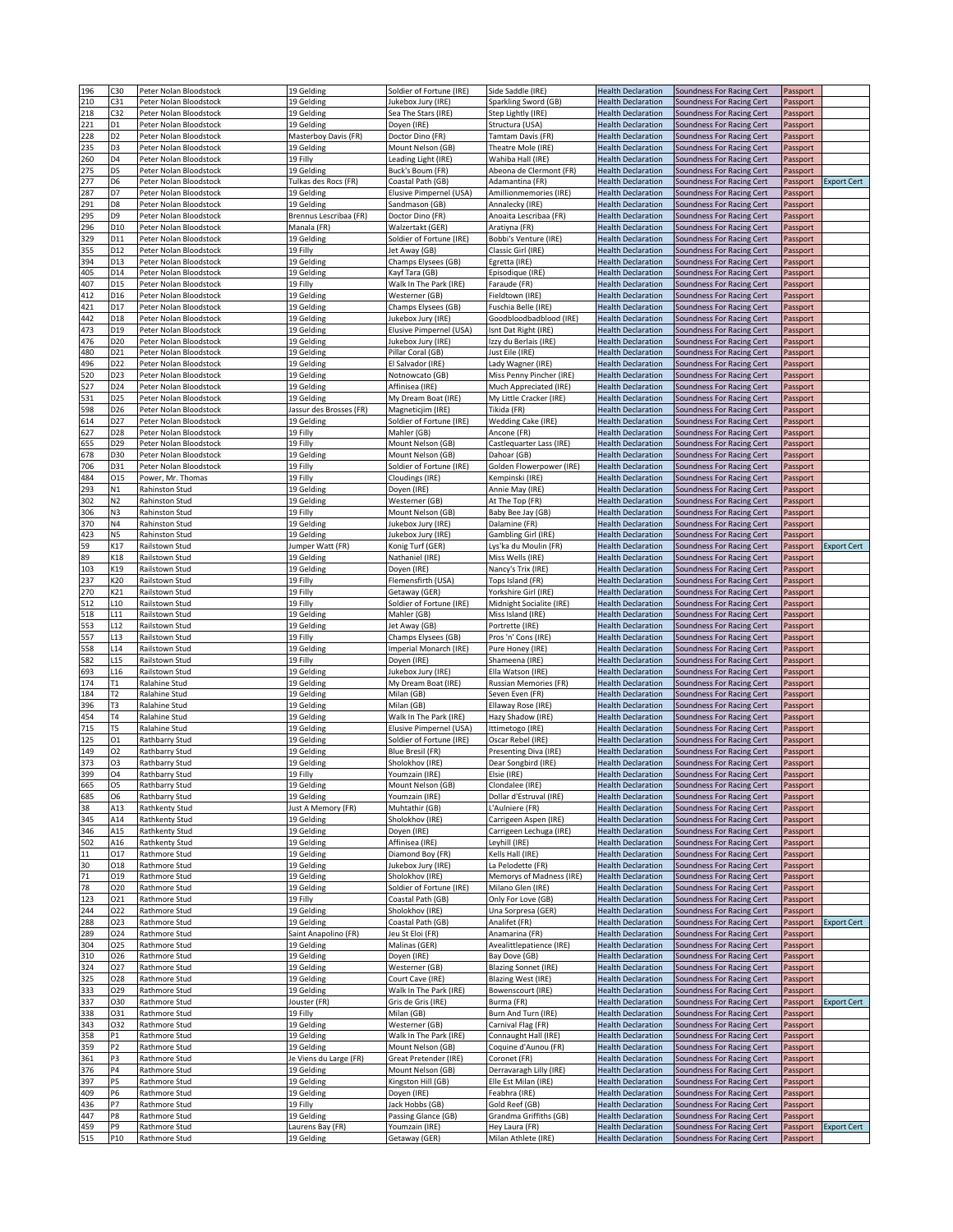| 517      | P11             | Rathmore Stud                  | 19 Gelding               | Laverock (IRE)                 | Millys Girl (IRE)                         | <b>Health Declaration</b>                              | Soundness For Racing Cert                              | Passport             |                    |
|----------|-----------------|--------------------------------|--------------------------|--------------------------------|-------------------------------------------|--------------------------------------------------------|--------------------------------------------------------|----------------------|--------------------|
| 550      | P12             | Rathmore Stud                  | 19 Gelding               | Notnowcato (GB)                | Personal Shopper (GB)                     | <b>Health Declaration</b>                              | Soundness For Racing Cert                              | Passport             |                    |
| 638      | P13             | Rathmore Stud                  | 19 Gelding               | Mount Nelson (GB)              | Badia Dream (IRE)                         | <b>Health Declaration</b>                              | Soundness For Racing Cert                              | Passport             |                    |
| 659      | P14             | Rathmore Stud                  | 19 Gelding               | Mount Nelson (GB)              | Celtic Silhouette (FR)                    | <b>Health Declaration</b>                              | Soundness For Racing Cert                              | Passport             |                    |
| 701      | P15             | Rathmore Stud                  | 19 Gelding               | Sholokhov (IRE)                | Garraidubh (IRE)                          | <b>Health Declaration</b>                              | Soundness For Racing Cert                              | Passport             |                    |
| 704      | P16             | Rathmore Stud                  | 19 Gelding               | mperial Monarch (IRE)          | Glenbrook Memories (IRE)                  | <b>Health Declaration</b>                              | Soundness For Racing Cert                              | Passport             |                    |
| 29       | R <sub>16</sub> | Rathturtin Stud                | L'Amie Caouette (FR)     | Muhtathir (GB)                 |                                           | <b>Health Declaration</b>                              |                                                        |                      | Export Cert        |
|          |                 |                                |                          |                                | La Mistinguett (IRE)                      |                                                        | Soundness For Racing Cert                              | Passport             |                    |
| 109      | R17             | Rathturtin Stud                | 19 Gelding               | Joshua Tree (IRE)              | Nicolsud (FR)                             | <b>Health Declaration</b>                              | Soundness For Racing Cert                              | Passport             | <b>Export Cert</b> |
| 157      | R <sub>18</sub> | Rathturtin Stud                | 19 Filly                 | Flemensfirth (USA)             | Queen Alphabet (IRE)                      | <b>Health Declaration</b>                              | Soundness For Racing Cert                              | Passport             |                    |
| 176      | R19             | Rathturtin Stud                | Sainthilaire (FR)        | No Risk At All (FR)            | Saintejoie (FR)                           | <b>Health Declaration</b>                              | Soundness For Racing Cert                              | Passport             |                    |
| 183      | R20             | Rathturtin Stud                | 19 Gelding               | Mount Nelson (GB)              | Serpentine Mine (IRE)                     | <b>Health Declaration</b>                              | Soundness For Racing Cert                              | Passport             |                    |
| 206      | R21             | Rathturtin Stud                | Jasper Boy (FR)          | Kapgarde (FR)                  | Soleiade (FR)                             | <b>Health Declaration</b>                              | Soundness For Racing Cert                              | Passport             |                    |
|          | R22             |                                |                          |                                |                                           |                                                        |                                                        |                      |                    |
| 434      |                 | Rathturtin Stud                | 19 Gelding               | Jukebox Jury (IRE)             | Glibin (IRE)                              | <b>Health Declaration</b>                              | Soundness For Racing Cert                              | Passport             |                    |
| 453      | R23             | Rathturtin Stud                | Jumper d'Ainay (FR)      | Night Wish (GER)               | Guendoline d'Ainay (FR)                   | <b>Health Declaration</b>                              | Soundness For Racing Cert                              | Passport             | Export Cert        |
| 79       | E12             | Rathvin Stables                | 19 Gelding               | Champs Elysees (GB)            | Mill Deal (IRE)                           | <b>Health Declaration</b>                              | Soundness For Racing Cert                              | Passport             |                    |
| 616      | E13             | Rathvin Stables                | 19 Gelding               | <b>Finsceal Fior (IRE)</b>     | What Do You Fancy (IRE)                   | <b>Health Declaration</b>                              | Soundness For Racing Cert                              | Passport             |                    |
| 126      | <b>B25</b>      | Rathyork Stud                  | 19 Gelding               | Pillar Coral (GB)              | Oulart Star (IRE)                         | <b>Health Declaration</b>                              | Soundness For Racing Cert                              | Passport             |                    |
| 135      | <b>B26</b>      | Rathyork Stud                  | 19 Gelding               | Diamond Boy (FR)               | Penny's Dream (IRE)                       | <b>Health Declaration</b>                              | Soundness For Racing Cert                              | Passport             |                    |
|          | B27             |                                | 19 Gelding               |                                |                                           |                                                        |                                                        |                      |                    |
| 463      |                 | Rathyork Stud                  |                          | Westerner (GB)                 | Honour Own (IRE)                          | <b>Health Declaration</b>                              | Soundness For Racing Cert                              | Passport             |                    |
| 580      | <b>B28</b>      | Rathyork Stud                  | 19 Gelding               | Kingston Hill (GB)             | Set In Her Ways (IRE)                     | <b>Health Declaration</b>                              | Soundness For Racing Cert                              | Passport             |                    |
| 424      | Ζ4              | <b>Redbridge Stables</b>       | 19 Gelding               | Affinisea (IRE)                | Gaybrook (IRE)                            | <b>Health Declaration</b>                              | Soundness For Racing Cert                              | Passport             |                    |
| 692      | Z3              | <b>Redbridge Stables</b>       | 19 Filly                 | Kingston Hill (GB)             | Elivette (FR)                             | <b>Health Declaration</b>                              | Soundness For Racing Cert                              | Passport             |                    |
| 705      | 014             | Redinagh Stud                  | 19 Gelding               | Workforce (GB)                 | Golden Belief (IRE)                       | <b>Health Declaration</b>                              | Soundness For Racing Cert                              | Passport             |                    |
| 18       | 11              | Redpender Stud                 | 19 Gelding               | Black Sam Bellamy (IRE)        | Kilronan High (IRE)                       | <b>Health Declaration</b>                              | Soundness For Racing Cert                              | Passport             |                    |
| 208      | 12              | Redpender Stud                 | 19 Gelding               | Champs Elysees (GB)            | Sounds Charming (IRE)                     | <b>Health Declaration</b>                              |                                                        | Passport             |                    |
|          |                 |                                |                          |                                |                                           |                                                        | Soundness For Racing Cert                              |                      |                    |
| 422      | JЗ              | Redpender Stud                 | 19 Gelding               | Sandmason (GB)                 | Galoon Island (IRE)                       | <b>Health Declaration</b>                              | Soundness For Racing Cert                              | Passport             |                    |
| 534      | K9              | Rinroe Stables                 | 19 Gelding               | Yeats (IRE)                    | Nancy Moyles (IRE)                        | <b>Health Declaration</b>                              | Soundness For Racing Cert                              | Passport             |                    |
| 674      | K10             | Rinroe Stables                 | 19 Filly                 | Mount Nelson (GB)              | Court Over (GB)                           | <b>Health Declaration</b>                              | Soundness For Racing Cert                              | Passport             |                    |
| 668      | R <sub>28</sub> | <b>Riverview Farm</b>          | 19 Gelding               | <b>Excelebration (IRE)</b>     | Consignia (IRE)                           | <b>Health Declaration</b>                              | Soundness For Racing Cert                              | Passport             |                    |
| 686      | L <sub>22</sub> | Rocton Stud                    | 19 Gelding               | Vendangeur (IRE)               | Dominetta Vitali (IRE)                    | <b>Health Declaration</b>                              | Soundness For Racing Cert                              | Passport             |                    |
| 696      | L23             | Rocton Stud                    | 19 Gelding               | Mount Nelson (GB)              | Eva's Legacy (IRE)                        | <b>Health Declaration</b>                              | Soundness For Racing Cert                              | Passport             |                    |
|          |                 |                                |                          |                                |                                           |                                                        |                                                        |                      |                    |
| 136      | H <sub>28</sub> | Roxborough Stud                | Jolyjump (FR)            | Kapgarde (FR)                  | Pepite du Mathan (FR)                     | <b>Health Declaration</b>                              | Soundness For Racing Cert                              | Passport             |                    |
| 234      | H29             | Roxborough Stud                | 19 Gelding               | Milan (GB)                     | The Brass Lady (IRE)                      | <b>Health Declaration</b>                              | Soundness For Racing Cert                              | Passport             |                    |
| 352      | H30             | Roxborough Stud                | 19 Gelding               | No Risk At All (FR)            | Chattleya (FR)                            | <b>Health Declaration</b>                              | Soundness For Racing Cert                              | Passport             |                    |
| 430      | H31             | Roxborough Stud                | 19 Gelding               | Getaway (GER)                  | Gentle Alice (IRE)                        | <b>Health Declaration</b>                              | Soundness For Racing Cert                              | Passport             |                    |
| 477      | H32             | Roxborough Stud                | 19 Gelding               | Kalanisi (IRE)                 | lanal (IRE)                               | <b>Health Declaration</b>                              | Soundness For Racing Cert                              | Passport             |                    |
| 669      | L24             | Shanakill Stables              | 19 Filly                 | Champs Elysees (GB)            | Cooladurragh Lady (IRE)                   | <b>Health Declaration</b>                              |                                                        |                      |                    |
|          |                 |                                |                          |                                |                                           |                                                        | Soundness For Racing Cert                              | Passport             |                    |
| 16       | T12             | Shanaville Stables             | 19 Gelding               | Westerner (GB)                 | Kilbreedy (IRE)                           | <b>Health Declaration</b>                              | Soundness For Racing Cert                              | Passport             |                    |
| 82       | T13             | Shanaville Stables             | 19 Filly                 | Walk In The Park (IRE)         | Miss Brandywell (IRE)                     | <b>Health Declaration</b>                              | Soundness For Racing Cert                              | Passport             |                    |
| 180      | T14             | Shanaville Stables             | 19 Gelding               | Affinisea (IRE)                | Saratogane (FR)                           | <b>Health Declaration</b>                              | Soundness For Racing Cert                              | Passport             |                    |
| 220      | T15             | Shanaville Stables             | 19 Gelding               | Mount Nelson (GB)              | Strike An Ark (IRE)                       | <b>Health Declaration</b>                              | Soundness For Racing Cert                              | Passport             |                    |
| 441      | T16             | Shanaville Stables             | 19 Gelding               | Guiliani (IRE)                 | Good Hope (GER)                           | <b>Health Declaration</b>                              | Soundness For Racing Cert                              | Passport             |                    |
| 500      | S17             | Shanaville Stables             | 19 Gelding               | Yeats (IRE)                    | Lead'er Inn (IRE)                         | <b>Health Declaration</b>                              | Soundness For Racing Cert                              | Passport             |                    |
|          |                 |                                |                          |                                |                                           |                                                        |                                                        |                      |                    |
| 539      | 518             | Shanaville Stables             | 19 Gelding               | Champs Elysees (GB)            | On The Way Home (IRE)                     | <b>Health Declaration</b>                              | Soundness For Racing Cert                              | Passport             |                    |
| 605      | S19             | Shanaville Stables             | 19 Gelding               | Shirocco (GER)                 | True Dedication (IRE)                     | <b>Health Declaration</b>                              | Soundness For Racing Cert                              | Passport             |                    |
| 613      | S20             | Shanaville Stables             | 19 Filly                 | Malinas (GER)                  | Wakare (IRE)                              | <b>Health Declaration</b>                              | Soundness For Racing Cert                              | Passport             |                    |
| 623      | S21             | Shanaville Stables             | 19 Gelding               | Mount Nelson (GB)              | Youngstar (GB)                            | <b>Health Declaration</b>                              | Soundness For Racing Cert                              | Passport             |                    |
| 682      | S22             | Shanaville Stables             | 19 Gelding               | Kalanisi (IRE)                 | Definite Leader (IRE)                     | <b>Health Declaration</b>                              | Soundness For Racing Cert                              | Passport             |                    |
| 707      | S23             | Shanaville Stables             | 19 Gelding               | Lauro (GER)                    | Good Times Had (IRE                       | <b>Health Declaration</b>                              | Soundness For Racing Cert                              | Passport             |                    |
| 446      | Y10             | Shanliss House Stud            | 19 Gelding               | Diamond Boy (FR)               | Grammatiste (FR)                          | <b>Health Declaration</b>                              | Soundness For Racing Cert                              | Passport             |                    |
|          |                 |                                |                          |                                |                                           |                                                        |                                                        |                      |                    |
| 490      | Y11             | Shanliss House Stud            | 19 Filly                 | Soldier of Fortune (IRE)       | La Sentinelle (FR)                        | <b>Health Declaration</b>                              | Soundness For Racing Cert                              | Passport             |                    |
| 713      | K22             | Sinnott, Mr. Dean              | 19 Gelding               | Snow Sky (GB)                  | Heart N Hope (IRE)                        | <b>Health Declaration</b>                              | Soundness For Racing Cert                              | Passport             |                    |
| 503      | <b>B21</b>      | Sladoo Farm                    | 19 Gelding               | Hillstar (GB)                  | Lochannagh (IRE)                          | <b>Health Declaration</b>                              | Soundness For Racing Cert                              | Passport             |                    |
| 647      | B22             | Sladoo Farm                    | 19 Gelding               | Sageburg (IRE)                 | Blond Lucy (IRE)                          | <b>Health Declaration</b>                              | Soundness For Racing Cert                              | Passport             |                    |
|          | M17             | Sluggara Farm                  | Virtuose d'Ainay (FR)    | Kapgarde (FR)                  | Joly Violette (FR)                        | <b>Health Declaration</b>                              | Soundness For Racing Cert                              | Passport             |                    |
| 26       | M18             | Sluggara Farm                  | Jerez Saint Fray (FR)    | Doctor Dino (FR)               | La Bandera (GB)                           | <b>Health Declaration</b>                              | Soundness For Racing Cert                              | Passport             |                    |
| 102      | M19             |                                | 19 Gelding               | Mount Nelson (GB)              | Myblueeyedgirl (IRE)                      | <b>Health Declaration</b>                              |                                                        |                      |                    |
|          |                 | Sluggara Farm                  |                          |                                |                                           |                                                        | Soundness For Racing Cert                              | Passport             |                    |
| 159      | M20             | Sluggara Farm                  | Jeu des Champs (FR)      | Joshua Tree (IRE)              | Quoi d'Autre (FR)                         | <b>Health Declaration</b>                              | Soundness For Racing Cert                              | Passport             |                    |
| 175      | M21             | Sluggara Farm                  | 19 Filly                 | Authorized (IRE)               | Sainte des Bordes (FR)                    | <b>Health Declaration</b>                              | Soundness For Racing Cert                              | Passport             |                    |
| 197      | M22             | Sluggara Farm                  | 19 Filly                 | Flemensfirth (USA)             | Signature (FR)                            | <b>Health Declaration</b>                              | Soundness For Racing Cert                              | Passport             |                    |
| 250      | M23             | Sluggara Farm                  | Jackpot d'Ainay (FR)     | No Risk At All (FR)            | Vanille d'Ainay (FR)                      | <b>Health Declaration</b>                              | Soundness For Racing Cert                              | Passport             |                    |
| 276      | M24             | Sluggara Farm                  | 19 Gelding               | Westerner (GB)                 | Accordingtoherself (IRE)                  | <b>Health Declaration</b>                              | Soundness For Racing Cert                              | Passport             |                    |
| 285      | M25             | Sluggara Farm                  | 19 Gelding               | Authorized (IRE)               | Amancaya (GER)                            | <b>Health Declaration</b>                              | Soundness For Racing Cert                              | Passport             |                    |
| 440      | M26             | Sluggara Farm                  | Wise Guy (FR)            | Muhtathir (GB)                 | Goldie Jolie (FR)                         | <b>Health Declaration</b>                              | Soundness For Racing Cert                              |                      |                    |
|          |                 |                                |                          |                                |                                           |                                                        |                                                        | Passport             |                    |
| 628      | M27             | Sluggara Farm                  | J'Attendrai (FR)         | Buck's Boum (FR)               | Anicka d'Or (FR)                          | <b>Health Declaration</b>                              | Soundness For Racing Cert                              | Passport             |                    |
| 563      | N21             | Spratstown Stud                | 19 Gelding               | Champs Elysees (GB)            | Rahila (IRE)                              | <b>Health Declaration</b>                              | Soundness For Racing Cert                              | Passport             |                    |
| 60       | A17             | Springhill Stud                | 19 Gelding               | Sholokhov (IRE)                | Ma Baker (IRE)                            | <b>Health Declaration</b>                              | Soundness For Racing Cert                              | Passport             |                    |
| 77       | A18             | Springhill Stud                | 19 Gelding               | Blue Bresil (FR)               | Milanese Queen (GB)                       | <b>Health Declaration</b>                              | Soundness For Racing Cert                              | Passport             |                    |
| 252      | A19             | Springhill Stud                | 19 Gelding               | Jukebox Jury (IRE)             | Vbadge Treat (FR)                         | <b>Health Declaration</b>                              | Soundness For Racing Cert                              | Passport             |                    |
| 264      | A20             | Springhill Stud                | 19 Gelding               | Mount Nelson (GB)              | What A Benefit (IRE)                      | <b>Health Declaration</b>                              | Soundness For Racing Cert                              | Passport             |                    |
| 450      | A21             | Springhill Stud                | 19 Gelding               | Milan (GB)                     | Green Star (FR)                           | <b>Health Declaration</b>                              | Soundness For Racing Cert                              | Passport             |                    |
|          |                 |                                |                          |                                |                                           |                                                        |                                                        |                      |                    |
| 191      | H <sub>25</sub> | Springmount Stud               | 19 Gelding               | Getaway (GER)                  | She Took A Tree (FR)                      | <b>Health Declaration</b>                              | Soundness For Racing Cert                              | Passport             |                    |
| 286      | H <sub>26</sub> | Springmount Stud               | 19 Gelding               | Champs Elysees (GB)            | Amatia (GB)                               | <b>Health Declaration</b>                              | Soundness For Racing Cert                              | Passport             |                    |
| 351      | H <sub>27</sub> | Springmount Stud               | 19 Gelding               | Getaway (GER)                  | Celtic Cailin (IRE)                       | <b>Health Declaration</b>                              | Soundness For Racing Cert                              | Passport             |                    |
| 263      | Χ7              | Stephen Kemble Bloodstock      | 19 Filly                 | Martaline (GB)                 | Westerner Lady (IRE)                      | <b>Health Declaration</b>                              | Soundness For Racing Cert                              | Passport             |                    |
| 486      | C11             | Stephenson, Mr. Garry          | 19 Gelding               | Kingston Hill (GB)             | Kiltiernan Lilly (IRE)                    | <b>Health Declaration</b>                              | Soundness For Racing Cert                              | Passport             |                    |
| 637      | C12             | Stephenson, Mr. Garry          | 19 Gelding               | Mahler (GB)                    | Bachello (IRE)                            | <b>Health Declaration</b>                              | Soundness For Racing Cert                              | Passport             |                    |
| 691      | C13             | Stephenson, Mr. Garry          | 19 Gelding               | Sandmason (GB)                 | Eclectica Girl (GB)                       | <b>Health Declaration</b>                              | Soundness For Racing Cert                              | Passport             |                    |
|          |                 |                                |                          |                                |                                           |                                                        |                                                        |                      |                    |
| 127      | <b>B5</b>       | Stone Farm                     | 19 Gelding               | Doyen (IRE)                    | Our Pollyanna (IRE)                       | <b>Health Declaration</b>                              | Soundness For Racing Cert                              | Passport             |                    |
| 226      | <b>B6</b>       | Stone Farm                     | 19 Gelding               | Getaway (GER)                  | Swiss Bliss (IRE)                         | <b>Health Declaration</b>                              | Soundness For Racing Cert                              | Passport             |                    |
| 524      | <b>B7</b>       | Stone Farm                     | 19 Gelding               | Lauro (GER)                    | Moscow Heart (IRE)                        | <b>Health Declaration</b>                              | Soundness For Racing Cert                              | Passport             |                    |
| 648      | B8              | Stone Farm                     | 19 Gelding               | Mahler (GB)                    | Bonmahon (IRE)                            | <b>Health Declaration</b>                              | Soundness For Racing Cert                              | Passport             |                    |
| 85       | S27             | Stone Lodge Stud               | 19 Gelding               | Diamond Boy (FR)               | Miss Overdrive (GB)                       | <b>Health Declaration</b>                              | Soundness For Racing Cert                              | Passport             |                    |
| 105      | S28             | Stone Lodge Stud               | 19 Gelding               | Soldier of Fortune (IRE)       | Native Hope (IRE)                         | <b>Health Declaration</b>                              | Soundness For Racing Cert                              | Passport             |                    |
|          | S29             |                                |                          |                                |                                           |                                                        |                                                        |                      |                    |
| 202      |                 | Stone Lodge Stud               | 19 Filly                 | Jukebox Jury (IRE)             | Sixofone (IRE)                            | <b>Health Declaration</b>                              | Soundness For Racing Cert                              | Passport             |                    |
| 230      | S30             | Stone Lodge Stud               | 19 Gelding               | Mount Nelson (GB)              | Tarentine (FR)                            | <b>Health Declaration</b>                              | Soundness For Racing Cert                              | Passport             |                    |
| 303      | S31             | Stone Lodge Stud               | 19 Gelding               | Walk In The Park (IRE)         | Autumn Clouds (IRE)                       | <b>Health Declaration</b>                              | Soundness For Racing Cert                              | Passport             |                    |
| 576      | S32             | Stone Lodge Stud               | 19 Gelding               | Elusive Pimpernel (USA)        | Secret Leave (GB)                         | <b>Health Declaration</b>                              | Soundness For Racing Cert                              | Passport             |                    |
| 549      | N20             | Stonefield                     | 19 Gelding               | Valirann (FR)                  | Pear Tart (IRE)                           | <b>Health Declaration</b>                              | Soundness For Racing Cert                              | Passport             |                    |
| 448      | Z8              | Sunnyhill Stud                 | 19 Filly                 | Lucky Speed (IRE)              | Grangeclare Dancer (IRE)                  | <b>Health Declaration</b>                              | Soundness For Racing Cert                              | Passport             |                    |
|          |                 |                                |                          |                                |                                           |                                                        | Soundness For Racing Cert                              | Passport             |                    |
|          |                 |                                |                          |                                |                                           |                                                        |                                                        |                      |                    |
| 507      | Ζ7              | Sunnyhill Stud                 | 19 Gelding               | Lucky Speed (IRE)              | Magic D (IRE)                             | <b>Health Declaration</b>                              |                                                        |                      |                    |
| 58<br>81 | G26<br>G27      | Tally-Ho Stud<br>Tally-Ho Stud | 19 Gelding<br>19 Gelding | Jack Hobbs (GB)<br>Mahler (GB) | Luz de La Vida (GB)<br>Miracle Trix (IRE) | <b>Health Declaration</b><br><b>Health Declaration</b> | Soundness For Racing Cert<br>Soundness For Racing Cert | Passport<br>Passport |                    |